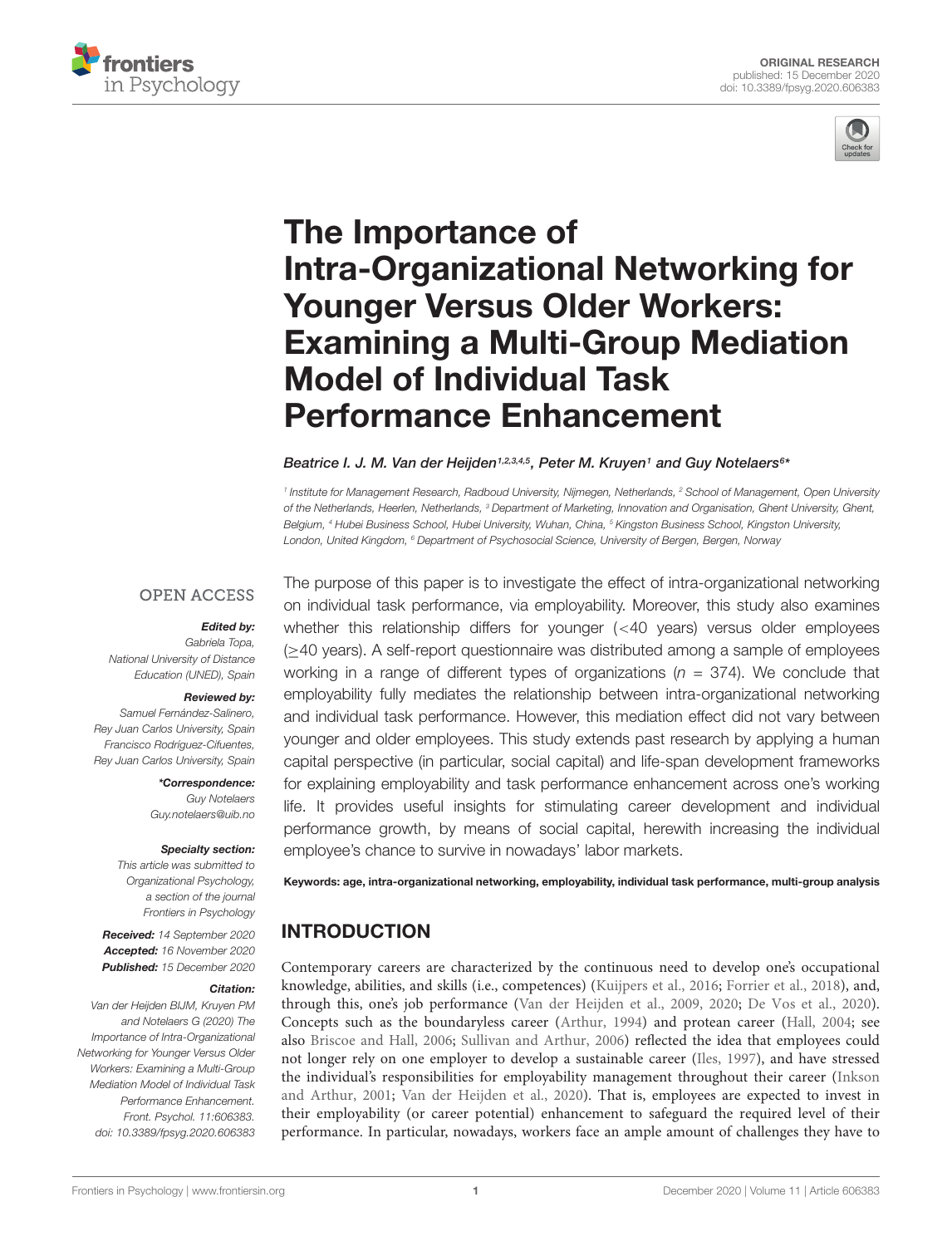deal with, such as ever-increasing market pressures, growing speed in developments (e.g., new technology and new production concepts), expanded globalization, leaner organizations [\(Hines](#page-10-6) [et al.,](#page-10-6) [2018\)](#page-10-6), and, therefore, rapid changes in job requirements [\(Lazarova and Taylor,](#page-11-1) [2009;](#page-11-1) [Baran and Woznyj,](#page-9-2) [2020\)](#page-9-2). These developments urge workers to be highly adaptable [\(Sullivan et al.,](#page-11-2) [1998;](#page-11-2) [Van der Heijden et al.,](#page-12-1) [2020\)](#page-12-1), and necessitate that they continuously update their competences [\(Berntson et al.,](#page-9-3) [2006;](#page-9-3) [Nazar and Van der Heijden,](#page-11-3) [2012;](#page-11-3) [Van der Heijde and Van der](#page-12-2) [Heijden,](#page-12-2) [2014;](#page-12-2) [Van der Heijden et al.,](#page-12-3) [2016\)](#page-12-3), after their formal education and initial occupational choice.

As a result, current scholarly career researchers are called to focus on possible antecedents that enable workers to protect and further enhance their employability [\(Van der](#page-12-0) [Heijden et al.,](#page-12-0) [2009;](#page-12-0) [Cortellazzo et al.,](#page-9-4) [2020\)](#page-9-4), and through this their performance across the life-span [\(Ybema et al.,](#page-12-4) [2017\)](#page-12-4). This contribution focuses on the predictive validity of intra-organizational networking, being an important activity in nowadays' career management, for workers' employability, using a competence-based approach [\(Van der Heijde and Van](#page-12-5) [der Heijden,](#page-12-5) [2006\)](#page-12-5), and, through this, for their individual task performance. The advantage of this competence-based measurement approach or, also referred to, an input-based approach of employability (cf. more output-oriented ones; [Vanhercke et al.,](#page-12-6) [2014\)](#page-12-6), comprising knowledge, skills and attitudes, or more general, competencies, is that is measures an individual worker's career potential. In particular, on the one hand, when scholars use an output-based approach, they focus on indicators of employability, such as the individual's perceptions of their chances to find new employment or for making a transition across different positions at the labor market [\(Vanhercke et al.,](#page-12-6) [2014\)](#page-12-6). On the other hand, when scientists use an input-based approach, they are enabled to disentangle the importance of different antecedents of employability, their interrelatedness, and to examine how workers can make progress in their employability enhancement (cf. [Van der Heijde and Van](#page-12-5) [der Heijden,](#page-12-5) [2006;](#page-12-5) [Van der Heijden et al.,](#page-12-7) [2018\)](#page-12-7). Specifically, the competence-based operation by [Van der Heijde and Van der](#page-12-5) [Heijden](#page-12-5) [\(2006\)](#page-12-5) refers to an individual's capacities that enable his or her potential for permanent acquisition and fulfillment of employment, within or outside one's current organization, for one's present or new customer(s), and with regard to future prospects (p. 453).

In line with [Bozionelos](#page-9-5) [\(2008\)](#page-9-5), we have focused on intraorganizational networks in order to investigate the added value of an individual's social capital [\(Seibert et al.,](#page-11-4) [2001;](#page-11-4) [Bozionelos,](#page-9-6) [2003;](#page-9-6) [Dobrow and Higgins,](#page-10-7) [2005;](#page-10-7) [Rodrigues et al.,](#page-11-5) [2019\)](#page-11-5), that is the structure and quality of all interpersonal ties within a particular working context [\(Adler and Kwon,](#page-9-7) [2002\)](#page-9-7), in this case one's working organization. As regards our outcome measure, we have chosen for task performance which can be defined as the competency (i.e., the proficiency) that an individual portrays with regard to their central job tasks [\(Campbell,](#page-9-8) [1990\)](#page-9-8). We argue that a competence-based approach to employability, being the hypothesized mediator, is represented most optimal through a research model wherein employee performance is operationalized as task performance.

Notwithstanding the rich (empirical) literature about the value of social capital for individuals who possess it (see for instance [Burt et al.,](#page-9-9) [2000;](#page-9-9) [Hirschi et al.,](#page-10-8) [2018\)](#page-10-8), to the best of our knowledge, this is the first empirical work that goes into the importance of networking in the light of employability enhancement, and, through this, on performance at work. In addition, we aim to investigate whether the strength of the relationships in this proposed mediation model are moderated by employee age. More specifically, we distinguish between "younger workers" and "over-forties" [(see [Finkelstein and Farrell,](#page-10-9) [2007,](#page-10-9) p. 100) on the Age Discrimination in Employment Act (ADEA) (see also [Van](#page-12-0) [der Heijden et al.,](#page-12-0) [2009\)](#page-12-0)].

This article is structured as follows. First, in our theoretical framework, we present five research hypotheses which, taken together, accumulate in a moderated mediation model. Next, we provide the details of our research methodology. After reporting our main findings, we end this contribution with a discussion on the importance of intra-organizational networking to enhance both employability and performance, and we go into some limitations of this empirical work and recommendations for future research.

# THEORETICAL FRAMEWORK

# **Employability**

The employability literature has expanded vastly over the past decennia, and contributions come from various disciplines such as labor economics, management science, and psychology [\(Thijssen et al.,](#page-11-6) [2008;](#page-11-6) [Forrier et al.,](#page-10-10) [2015;](#page-10-10) [Lo Presti et al.,](#page-11-7) [2018\)](#page-11-7). Next to the different perspectives that are brought along by the distinguished disciplines, the concept is studied on different levels, such as a societal, governmental, organizational, and individual level [\(Versloot et al.,](#page-12-8) [1998\)](#page-12-8). Employability is commonly defined as one's ability to realize employment within and between employers over time [\(Forrier et al.,](#page-10-11) [2009\)](#page-10-11). Previous researchers have presented the phenomenon of employability as a personal resource [\(De Cuyper et al.,](#page-10-12) [2012\)](#page-10-12), a "personal asset" [\(Forrier et al.,](#page-10-1) [2018\)](#page-10-1) that employees should strive to acquire in order to effectively cope with the current labor market demands, and a set of competencies [\(Van der](#page-12-5) [Heijde and Van der Heijden,](#page-12-5) [2006;](#page-12-5) [Van der Heijden et al.,](#page-12-7) [2018\)](#page-12-7). In this contribution, the competence-based short-form operationalization of employability by [Van der Heijde and Van](#page-12-5) [der Heijden](#page-12-5) [\(2006\)](#page-12-5) (see [Van der Heijden et al.,](#page-12-7) [2018\)](#page-12-7) is used, in order to respond to the need to depart from the complex and constantly changing challenges the individual employee has to deal with in their working life. In the current labor market, employees need a broad package of knowledge and skills [\(Wright and Snell,](#page-12-9) [1998;](#page-12-9) [Baran and Woznyj,](#page-9-2) [2020\)](#page-9-2) throughout the life-span, that incorporates social and adaptive expertise [\(Rodriguez et al.,](#page-11-8) [2002;](#page-11-8) [Frie et al.,](#page-10-13) [2019\)](#page-10-13), on top of technical domain-specific knowledge. Therefore, aging, employability and the role of continuous development and learning in this regard, are high on the agenda of all parties involved in nowadays' working organizations [\(Froehlich et al.,](#page-10-14) [2014;](#page-10-14) [Dello Russo](#page-10-15) [et al.,](#page-10-15) [2020\)](#page-10-15). [Van der Heijde and Van der Heijden](#page-12-5) [\(2006\)](#page-12-5)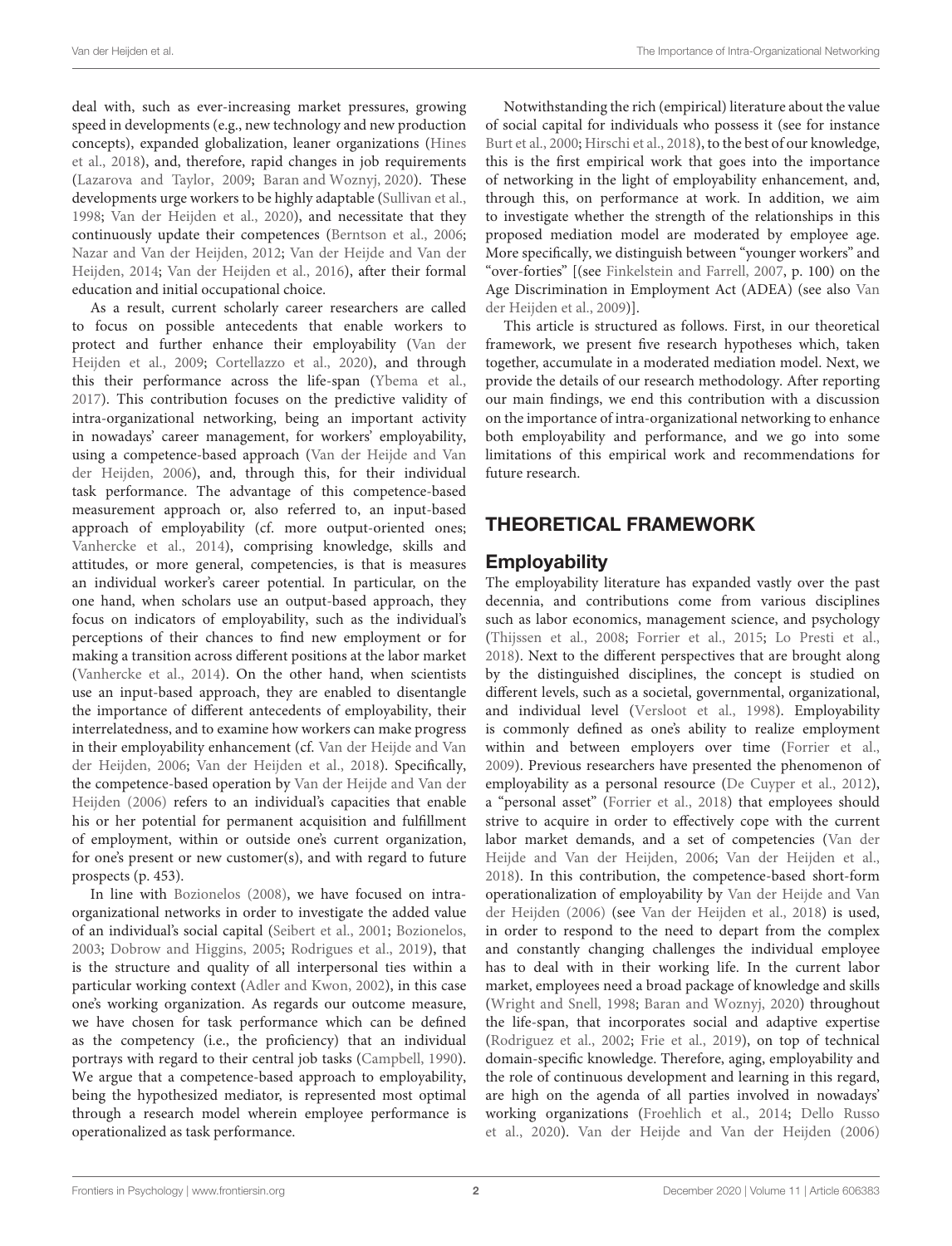considered employability to consist of five dimensions. First, they included occupational expertise as an important component for employability. Occupational expertise comprises the domainrelated knowledge and skills in a certain area. Next, they argued that employees need to proactively map their surroundings and prepare themselves for possible changes in job and career requirements and conditions (anticipation and optimization) and, subsequently, adapt to them (personal flexibility) [\(Seibert et al.,](#page-11-9) [1999;](#page-11-9) [Fugate et al.,](#page-10-16) [2004\)](#page-10-16). Anticipation and optimization is defined as investing in preparing for and adapting to possible changes in one's work, in a personal and creative manner, herewith striving for the best possible results. Personal flexibility refers to the capacity to adapt easily to all kinds of changes in the internal and external labor market that do not pertain to one's immediate job domain. Furthermore, identification with the organization's goals and the ability to work together with one's peers, so-called corporate sense, is needed [\(Podsakoff et al.,](#page-11-10) [1997\)](#page-11-10) in order "to stay in the race." Corporate sense is defined as one's capability to perform well in different work groups, such as, organizations, teams, occupational communities and other networks. Sharing responsibilities, knowledge, experiences, feelings, credits, failures, goals, etc. Lastly, [Van der Heijde and](#page-12-5) [Van der Heijden](#page-12-5) [\(2006\)](#page-12-5) named balance as a key competence – the ability to balance between one's employer's interests and one's own interests, and to balance between reaching one's own opposing work, career, and private interests.

In sum, the above-outlined five distinguished dimensions of competences are used in this contribution to define the amount of employability of individual workers. The domain-independent operationalization of employability by [Van der Heijde and Van](#page-12-5) [der Heijden](#page-12-5) [\(2006\)](#page-12-5) comprises a valid and reliable multi-trait instrument with sound convergent and discriminant validity or distinctive power of the five scales. The five dimensions are not fully exclusive. In other words, they represent correlated aspects of employability (ibid.), measured through a unit-weighted set of items that are considered equally important.

After this outline on the competence-based operationalization of employability that has been used in this contribution, we will go into the added value of intra-organizational networking for fostering workers' career potential.

# The Importance of Intra-Organizational Networking

Human capital theory [\(Becker,](#page-9-10) [1993\)](#page-9-10) may be used to understand the investments of employers in their workers' further career development. [Pearce and Randel](#page-11-11) [\(2004\)](#page-11-11) mentioned the "employability trend" in HRM wherein employers provide interesting jobs and opportunities to their staff in order to build up competences that can be used to develop a mobile career [see also [Galunic and Anderson](#page-10-17) [\(2000\)](#page-10-17) who referred to "generalized investments in employees"]. However, the responsibility to actively engage in developmental strategies to acquire new knowledge and skills (to build up new human capital or competences) and to actively participate in networks that can serve as conduits of industry, technological, and product knowledge (to build up their social capital) [\(McFadyen](#page-11-12) [and Cannella,](#page-11-12) [2004;](#page-11-12) [Spurk et al.,](#page-11-13) [2019\)](#page-11-13) rests principally on the shoulders of individual workers [\(Smith,](#page-11-14) [2010,](#page-11-14) p. 9–10). Therefore, the first objective of this study is to investigate whether networking within one's organization is a useful strategy for employees to enhance their employability, and, as a result, their performance at work.

Social capital is located in a network of more or less durable social relations and may be defined as a resource that can facilitate certain actions [\(Pearce and Randel,](#page-11-11) [2004,](#page-11-11) p. 83). These social relations may provide the individual with access to new knowledge, valuable resources, and career opportunities [\(Nahapiet and Ghoshal,](#page-11-15) [1998;](#page-11-15) [Spurk et al.,](#page-11-13) [2019\)](#page-11-13). A comprehensive conceptualization of social capital comprises network resources (see for example [Seibert et al.,](#page-11-4) [2001;](#page-11-4) [Bozionelos,](#page-9-6) [2003;](#page-9-6) [Baruch and Bozionelos,](#page-9-11) [2010\)](#page-9-11). Network resources are those resources that individuals have at their disposal by means of their network ties, and may be characterized as either career-instrumental or socio-emotional [\(Bozionelos,](#page-9-12) [2015,](#page-9-12) p. 70; see for example [Fombrun,](#page-10-18) [1982;](#page-10-18) [Saint-Charles and](#page-11-16) [Mongeau,](#page-11-16) [2009\)](#page-11-16).

From the perspective of employability enhancement, we hypothesize that networking behaviors reflect the linkages employees build with others, and that may be valuable in the light of enhancing their career potential. In particular, intra-organizational networking behaviors may be defined as "individuals' attempts to develop and maintain relationships with others in the organization who have the potential to assist them in their work or career" (see also [Forret and Dougherty,](#page-10-19) [2004,](#page-10-19) p. 420; [Ben-Hador and Eckhaus,](#page-9-13) [2018\)](#page-9-13). We argue that employees who have strong social ties with others in their organization, and who belong to formal or informal networks that deal with issues that cross formal task groups [\(Hansen,](#page-10-20) [1999\)](#page-10-20), are able to expand their knowledge and skills [\(Lin,](#page-11-17) [1999;](#page-11-17) [Ben-Hador,](#page-9-14) [2016\)](#page-9-14), increase their job performance, and, as such, to advance their career (see also [Froehlich et al.,](#page-10-21) [2015;](#page-10-21) [Huang,](#page-10-22) [2017\)](#page-10-22). In particular, networking with colleagues in both formal and informal professional bodies is a common way to expand one's technological skills' base [\(Benner,](#page-9-15) [2002;](#page-9-15) [Miranda and Borges,](#page-11-18) [2019\)](#page-11-18). Moreover, previous studies across different types of occupations already indicated that networking is associated with augmented skill sets, including tacit skills [\(Adams and Demaiter,](#page-9-16) [2008;](#page-9-16) [Guo et al.,](#page-10-23) [2018\)](#page-10-23) and staying on top of industry news and innnovations [\(Smith,](#page-11-14) [2010;](#page-11-14) [Paruchuri and Awate,](#page-11-19) [2017\)](#page-11-19).

Based upon insights from human capital theory [\(Becker,](#page-9-10) [1993\)](#page-9-10), we posit that investments made in human capital (i.e., knowledge and skills; forming the basis of workers' competencebased employability) are associated with economic value, for instance in the form of task performance as portrayed by the individual employee, and that the latter is of direct use to achieve valued organizational outcomes (see also [De Cuyper et al.,](#page-10-24) [2014\)](#page-10-24). Consequently, participation in networking as an individual career management strategy is of utmost importance as the main responsibility for protecting and fostering one's employability and career success has shifted from the organization to the individual employee [\(Arthur and Rousseau,](#page-9-17) [1996;](#page-9-17) [De Vos](#page-10-25) [and Van der Heijden,](#page-10-25) [2015;](#page-10-25) [De Vos et al.,](#page-10-2) [2020;](#page-10-2) [Van der](#page-12-1) [Heijden et al.,](#page-12-1) [2020\)](#page-12-1). That is to say, developing interpersonal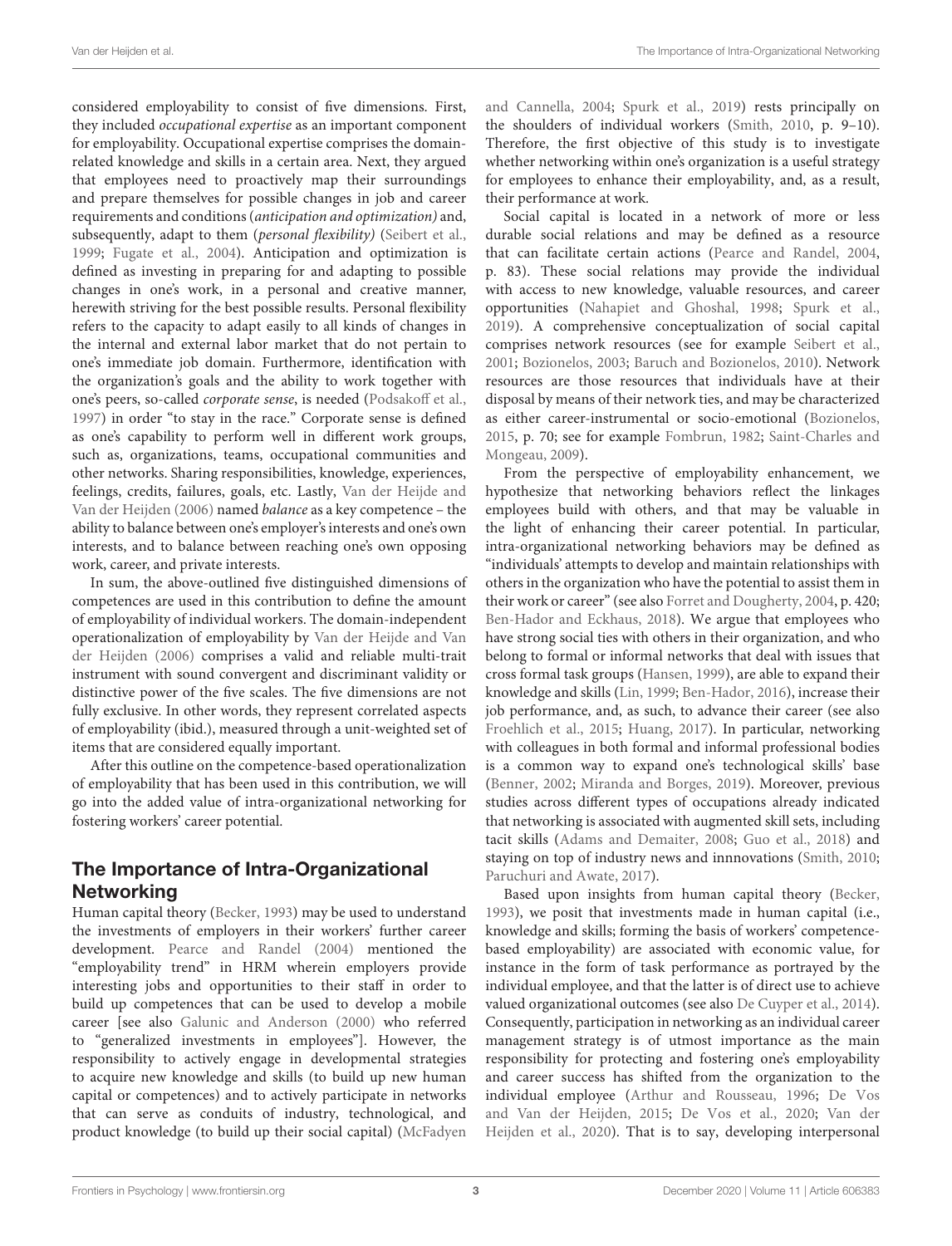relationships through networking may be seen as a specific career strategy for building up expertise that is vital for managing one's career [\(Arthur et al.,](#page-9-18) [1995,](#page-9-18) [1999;](#page-9-19) [Hirschi et al.,](#page-10-8) [2018;](#page-10-8) [Jacobs et al.,](#page-10-26) [2019\)](#page-10-26).

In the present contribution, we hypothesize that employability mediates the relationship between intra-organizational networking and individual task performance. In other words, we hypothesize that optimal performance at work requires that an individual employee possesses the occupational knowledge and skills (i.e., competences or career potential; employability) that are necessary to meet their organizational demands, and that these competences can be enhanced by investing in networking activities. [Arocena et al.](#page-9-20) [\(2007\)](#page-9-20) – based on their work in small- and medium-sized enterprises – already concluded that workers' employability is positively associated with their capability of doing their tasks and with their motivation to make extra efforts, herewith resulting in a better task performance appraisal (see also [Villanueva,](#page-12-10) [2005;](#page-12-10) [Hahn and Kim,](#page-10-27) [2018\)](#page-10-27). However, as scholarly research on the relationship between employability and individual task performance is scarce [\(Camps](#page-9-21) [and Rodríguez,](#page-9-21) [2011;](#page-9-21) [Hahn and Kim,](#page-10-27) [2018\)](#page-10-27), the first contribution of this empirical work is to increase our knowledge on how to safeguard employees' added value and their chances to survive in current labor markets.

Although full mediation is a possible outcome, earlier scholarly work in the domain of networking suggest the possibility of direct associations with task performance as well. Indeed, [Wolff and Moser](#page-12-11) [\(2009\)](#page-12-11), and [Spurk et al.](#page-11-20) [\(2015\)](#page-11-20), stated that networking behavior is a key factor in career development, including one's performance (see also [Thompson,](#page-11-21) [2005\)](#page-11-21) and career-related outcomes, such as career optimism and career satisfaction [\(Volmer and Wolff,](#page-12-12) [2018\)](#page-12-12). In a similar vein, [Reiche](#page-11-22) [\(2012\)](#page-11-22) found that social capital of inpatriates (i.e., subsidiary countries' nationals who have moved to the headquarters of a multinational corporation) was related to the continuity of knowledge transfer from the headquarters toward the subsidiary after they had returned. Obviously, the latter may be seen as an important basis for increased job performance among staff members, herewith supporting our line of reasoning that employability (partially) mediates the relationship between intraorganizational networking and individual task performance.

Based on the outlines given above, we have formulated the following hypotheses (see **[Figure 1](#page-3-0)**):

Hypothesis 1: Intra-organizational networking is positively related to employability.

Hypothesis 2: Intra-organizational networking is positively related to individual task performance.

Hypothesis 3: Employability is positively related to individual task performance.

Hypothesis 4: Employability (partially) mediates the relationship between intra-organizational networking and individual task performance.

# Examining a Multi-Group Mediation Model of Individual Task Performance Enhancement

Previously, career researchers already called for more empirical work studying differences in relationships between model variables for distinguished age groups (see for instance [Van](#page-12-0) [der Heijden et al.,](#page-12-0) [2009,](#page-12-0) [2016\)](#page-12-3), including scholarly work on contemporary employability approaches [\(Tisch,](#page-11-23) [2015\)](#page-11-23). In this contribution, we build upon several life-span developmental theories and previous empirical work on aging and work-related outcomes. Life-span developmental perspectives are based upon the notion that patterns of change occur with aging, and that employee development involves adaptive processes, such as acquisition, maintenance, transformation, and attrition [\(Baltes](#page-9-22) [et al.,](#page-9-22) [1999\)](#page-9-22). All in all, applying life-span developmental theories to the workplace elaborates on the assumption that adaptation over time involves self-regulation in order to cope with gains and losses that are characteristic for aging at work. Adopting such a perspective for a better understanding for the interplay between age and work is useful as most individuals spend a considerable part of their life-span at work, and have ample opportunities to portray these adaptive processes (see [Truxillo et al.,](#page-11-24) [2012a](#page-11-24)[,b;](#page-11-25) [Veth et al.,](#page-12-13) [2019\)](#page-12-13). Specifically, the second objective of our study is to investigate possible differences across age groups (in our case younger workers and over-forties) when we examine the relationship between intra-organizational networking and individual task performance, via employability.

Some scholars (see for instance [Maurer,](#page-11-26) [2001;](#page-11-26) [Farr and](#page-10-28) [Ringseis,](#page-10-28) [2002;](#page-10-28) [Armstrong-Stassen and Ursul,](#page-9-23) [2009\)](#page-9-23) argued that Human Resource Management (HRM) policies and practices are especially important for protecting and further enhancing older workers' career potential [\(Kanfer and Ackerman,](#page-10-29) [2004;](#page-10-29)

<span id="page-3-0"></span>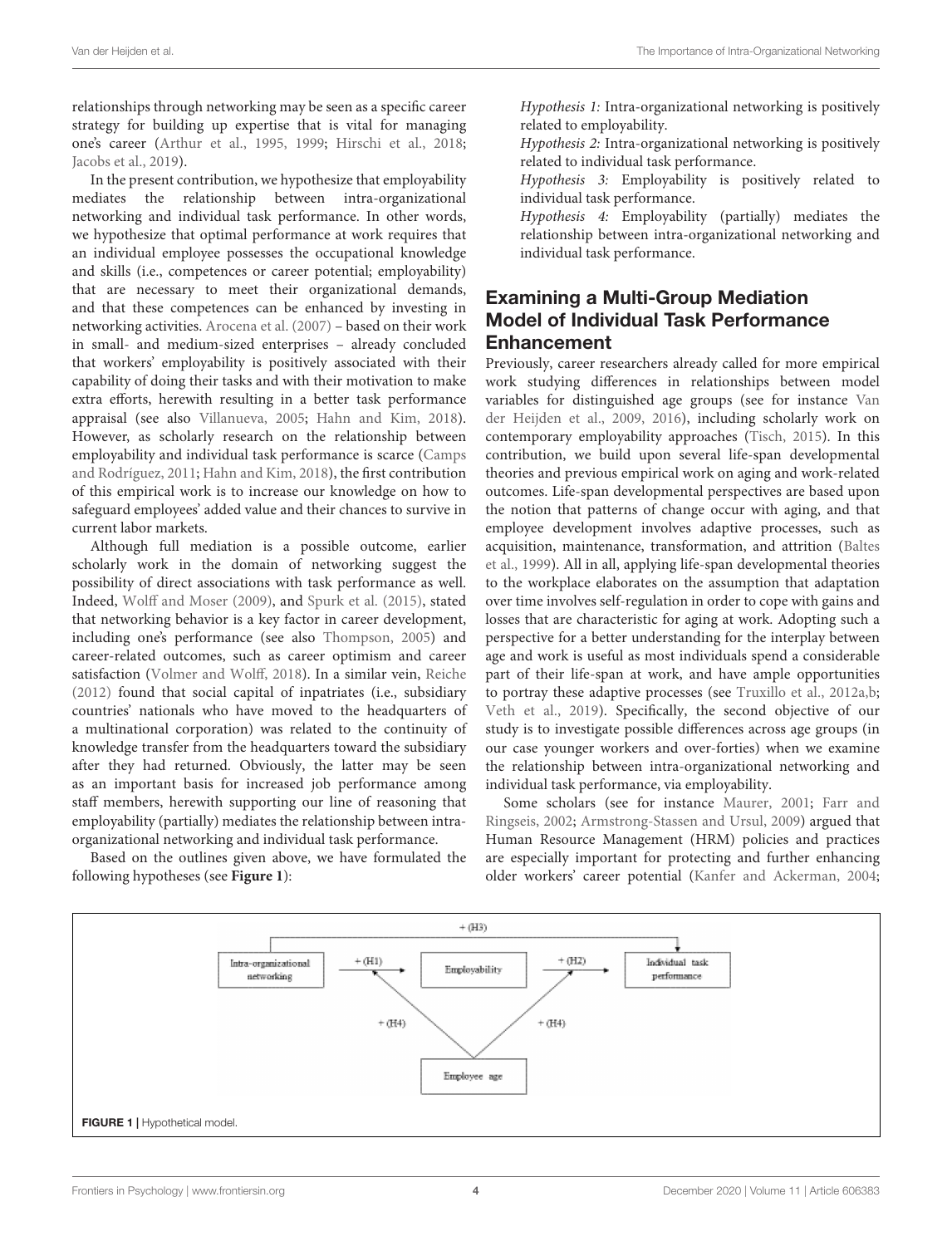[Brooke and Taylor,](#page-9-24) [2005;](#page-9-24) [Truxillo et al.,](#page-12-14) [2014,](#page-12-14) [2015;](#page-11-27) [Veth et al.,](#page-12-13) [2019\)](#page-12-13). In particular, as a result of the decline in fluid intelligence and the increase in crystallized intelligence with aging [\(Baltes](#page-9-22) [et al.,](#page-9-22) [1999\)](#page-9-22), older employees are more likely to adopt specific strategies for maximizing gains and for minimizing losses by using available personal resources (Selective Optimization with Compensation: SOC theory; [Baltes et al.,](#page-9-22) [1999,](#page-9-22) see also [Ebner et al.,](#page-10-30) [2006;](#page-10-30) [De Lange et al.,](#page-10-31) [2011;](#page-10-31) [Zacher and De](#page-12-15) [Lange,](#page-12-15) [2011;](#page-12-15) [Truxillo et al.,](#page-11-24) [2012a](#page-11-24)[,b;](#page-11-25) [Vignoli et al.,](#page-12-16) [2019\)](#page-12-16). In other words, in order to offset age-related losses, people search for compensating strategies to protect their level of performance (see [Truxillo et al.,](#page-11-25) [2012b\)](#page-11-25). Correspondingly, we argue that developmental opportunities at work, in our case, intra-organizational networking, are highly beneficial as they increase the employee's ability to adopt and to fine-tune these strategies, and herewith their employability, especially for older employees (see also [Van der Heijden et al.,](#page-12-17) [2015;](#page-12-17) [Veth et al.,](#page-12-13) [2019\)](#page-12-13).

Another important framework that might be beneficial in explaining possible moderating effects due to age is the Life-Span Theory of Control [\(Heckhausen et al.,](#page-10-32) [2010\)](#page-10-32). This theory states that with aging people are inclined to rely more on secondary control strategies. More specifically, " ... secondary control can foster development and enhance primary control by contributing to the selection of action alternatives throughout the life course; and when primary control is threatened or lost, secondary control strategies can help maintain or minimize losses in primary control as well as expand the potential for primary control without the individual having to physically engage the environment" [\(Heckhausen and Schulz,](#page-10-33) [1995,](#page-10-33) p. 286). Think for instance about a worker getting older and who changes his/her preferences from extrinsic (competition with younger colleagues, promotions, etc.) to more intrinsic motives (attractive job features, such as enjoyment of social contacts and learning opportunities; see also [Rhodes,](#page-11-28) [1983;](#page-11-28) [Kanfer and](#page-10-29) [Ackerman,](#page-10-29) [2004;](#page-10-29) [Kooij et al.,](#page-10-34) [2011;](#page-10-34) [Truxillo et al.,](#page-11-24) [2012a](#page-11-24)[,b\)](#page-11-25). Following this line of reasoning, we argue that especially for the over-forties intra-organizational networking, being an important HRM practice, is positively related with an increase in their employability, and as a result, with their individual task performance.

To conclude, although older workers usually have less human resource developmental opportunities [\(Maurer et al.,](#page-11-29) [2003;](#page-11-29) [Martini and Cavenago,](#page-11-30) [2017\)](#page-11-30), building upon life-span developmental theories and previous empirical work, we hypothesize that when older employees participate in intraorganizational networks, they will benefit relatively more in terms of their career potential, which will be depicted in higher scores for self-rated employability, and, as a result, for individual task performance. Therefore, the following hypothesis has been formulated:

Hypothesis 5: Employee age will moderate the mediated relationship between intra-organizational networking and individual task performance, via employability, such that this relationship will be stronger for older employees ( $\geq$ 40 years) in comparison with their younger counterparts (<40 years).

# **METHODOLOGY**

### Sample and Procedure

The data was collected with the help of 10 master students in the strategic HRM educational program offered at the Radboud University, Nijmegen, Netherlands. The students were asked to contact a variety of working organizations from their network, for instance through their parents, other relatives and friends, in order to get access to ideally 50 respondents each, across a large number of organizations. Our final sample consisted of 374 employees from a rather heterogeneous sample, working in 33 different private and public service organizations, across different occupational sectors. Anonymous on-line (using the data gathering tool Qualtrics) and paper-and-pencil versions of a survey were used. 61.76% of the respondents were female. The respondents' average age was  $37.78$  (SD = 13.32). About 55.88% of the respondents were younger than 40 years old. 66.58% of the respondents had a permanent contract, 60.16% of the respondents worked part-time. The Netherlands is a country with a relatively high labor market participation rate, and, at the same time, a large number of part-time workers [\(Wielers](#page-12-18) [and Raven,](#page-12-18) [2013\)](#page-12-18). Their average tenure in the organization was 9.51 years (SD = 9.77) and 19.79% reported to occupy a supervisory position.

**[Table 1](#page-5-0)** shows the descriptive statistics for all variables included in the present study. In total, 0.97% of the data cells contained missing values. For the multi-item scales, means and standard deviations were computed using mean imputation. The correlations reported in **[Table 1](#page-5-0)** are based on "pair-wise complete observations." In a similar vein, in the Structural Equation Models (SEM) used to test our research hypotheses, we used the "pair-wise complete observations" option. For the multi-item scales, reliability was estimated by both coefficient alpha and coefficient omega [\(Green and Yang,](#page-10-35) [2015\)](#page-10-35) with the psych package version 1.8.4 [\(Revelle,](#page-11-31) [2018\)](#page-11-31) in R 3.5.1 [\(R Core Team,](#page-11-32) [2018\)](#page-11-32). Based on the values of both the alpha and omega coefficients (see **[Table 1](#page-5-0)**, Columns 7–8), we judge the included scales as (very) reliable measures.

#### Measures

Intra-organizational networking was measured using the threeitem scale by [Bozionelos](#page-9-6) [\(2003\)](#page-9-6). These three items assessed instrumental network resources. A sample item was: "I personally know a number of people who occupy important posts in the organization." All scale anchors ranged from (1) completely disagree to (5) completely agree. Content and construct validity are good, and [see [Bozionelos](#page-9-5) [\(2008\)](#page-9-5) for predictive validity in the light of career success]. Cronbach's alpha for this measure in this study was 0.87.

Employability was measured with the thoroughly validated short-form [\(Van der Heijden et al.,](#page-12-7) [2018\)](#page-12-7) of [Van der Heijde](#page-12-5) [and Van der Heijden'](#page-12-5)s [\(2006\)](#page-12-5) instrument which consists of five scales and has proven to have sound psychometric qualities (see also [Van der Heijden et al.,](#page-12-0) [2009\)](#page-12-0): occupational expertise (five items); anticipation and optimization (four items); personal flexibility (five items); corporate sense (four items);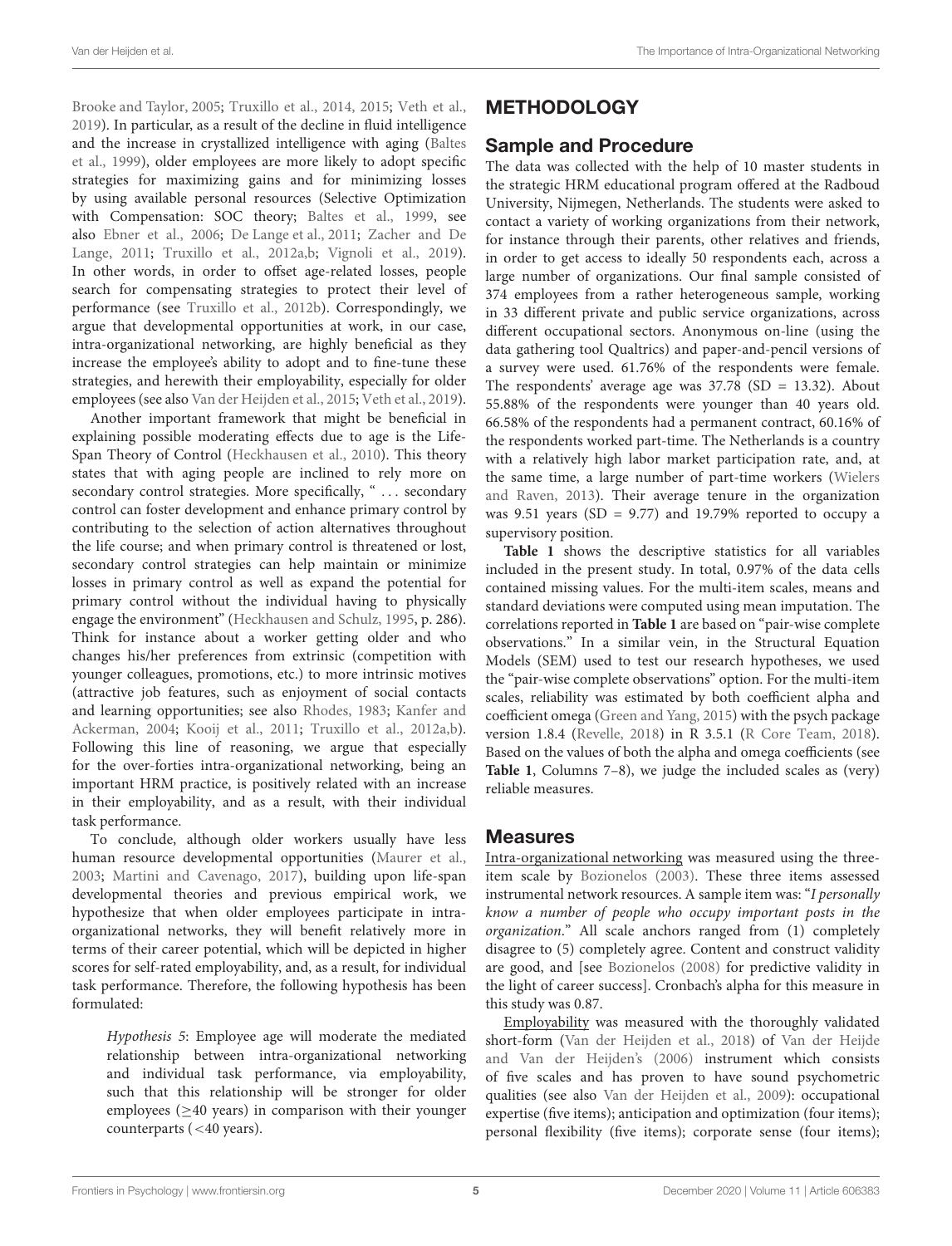#### <span id="page-5-0"></span>**TABLE 1** | Descriptives  $(n = 374)$ .

| Variable       | Mean                     | SD   | <b>Min</b> | Max  | ΝA | $\alpha$          | $\omega$                 |         | 2       | 3       | 4    | 5       | 6       | 7       | 8       | 9       | 10      |
|----------------|--------------------------|------|------------|------|----|-------------------|--------------------------|---------|---------|---------|------|---------|---------|---------|---------|---------|---------|
| Network (1)    | 3.51                     | 1.05 | 1.00       | 5.00 | 14 | 0.87              | 0.88                     |         |         |         |      |         |         |         |         |         |         |
| Occ(2)         | 4.66                     | 0.57 | 2.80       | 6.00 |    | 0.86              | 0.87                     |         |         |         |      |         |         |         |         |         |         |
| Antop (3)      | 3.78                     | 0.88 | 1.00       | 6.00 |    | 0.78              | 0.78                     | 0.35    | 0.35    |         |      |         |         |         |         |         |         |
| Pflex(4)       | 4.61                     | 0.58 | 2.40       | 6.00 |    | 0.80              | 0.81                     | 0.53    | 0.53    | 0.47    |      |         |         |         |         |         |         |
| Corp $(5)$     | 4.17                     | 0.89 | 1.50       | 6.00 | 1. | 0.82              | 0.82                     | 0.37    | 0.37    | 0.61    | 0.56 |         |         |         |         |         |         |
| <b>Bal</b> (6) | 4.19                     | 0.70 | 1.75       | 6.00 |    | 0.75              | 0.75                     | 0.20    | 0.20    | 0.20    | 0.33 | 0.28    |         |         |         |         |         |
| Empl $(7)$     | 4.31                     | 0.51 | 2.86       | 5.73 |    | 0.90              | 0.93                     | 0.66    | 0.66    | 0.76    | 0.80 | 0.82    | 0.54    |         |         |         |         |
| Perf (8)       | 4.07                     | 0.55 | 1.56       | 5.00 | 14 | 0.90              | 0.91                     | 0.58    | 0.58    | 0.31    | 0.32 | 0.28    | 0.05    | 0.43    |         |         |         |
| Age $(9)$      | -                        |      |            |      |    | -                 | $\overline{\phantom{m}}$ | 0.15    | 0.15    | 0.14    | 0.04 | 0.22    | 0.03    | 0.17    | 0.19    |         |         |
| Gender (10)    | $\overline{\phantom{m}}$ |      |            |      | 0  | $\qquad \qquad -$ | -                        | $-0.10$ | $-0.10$ | $-0.14$ | 0.01 | $-0.08$ | $-0.06$ | $-0.11$ | $-0.03$ | $-0.13$ |         |
| Edu (11)       | -                        |      |            |      | 0  | $\qquad \qquad -$ | $\qquad \qquad -$        | 0.18    | 0.18    | 0.30    | 0.17 | 0.24    | $-0.03$ | 0.25    | 0.20    | 0.11    | $-0.02$ |

Mean, Mean observed answering score; SD, standard deviation of the observed answering score; Min, Lowest observed answering score; Max, Highest observed answering score; NA, Number of respondents who skipped >40% of the items of the scale; α, coefficient alpha; ω, coefficient omega; Network, Intra-organizational networking; Occ, Occupational expertise; Antop, Anticipation and optimization; Pflex, Personal flexibility; Corp, Corporate sense; Bal, Balance; Empl, Employability (i.e., the observed average sum score on all of the five employability scales); Perf, Individual Task performance; Age, A dichotomous variable (i.e., 1: <40 years old and 2: ≥40 years old); Gender, a dichotomous variable (i.e., 1: male; 2: female); Edu (educational qualification), a dichotomous variable (i.e., 1: lower educated and 2: higher educated).

and balance (four items). Examples of items were: "I consider myself competent to engage in in-depth, specialist discussions in my job domain" (occupational expertise) [ranging from (1) "not at all" to (6) "extremely"] (Cronbach's alpha was 0.86); "I take responsibility for maintaining my labor market value" (anticipation and optimization) [ranging from (1) "not at all" to (6) "to a considerable degree"] (Cronbach's alpha was 0.78); "I adapt to developments within my organization" (personal flexibility) [ranging from (1) "very badly" to (6) "very well"] (Cronbach's alpha was 0.80); "I am involved in achieving my organization's/department's mission" (corporate sense) (Cronbach's alpha was 0.82); and "I suffered from workrelated stress" (balance) (Cronbach's alpha was 0.75) [both ranging from (1) "not at all" to (6) "to a considerable degree"]. Elaborate tests of its psychometric aspects, testing convergent, discriminant, and predictive validity (for career success) have yielded very promising results (see also [Van der Heijden et al.,](#page-12-0) [2009,](#page-12-0) [2018;](#page-12-7) [Van der Heijden and Bakker,](#page-12-19) [2011;](#page-12-19) [Veld et al.,](#page-12-20) [2016\)](#page-12-20).

Individual task performance was measured using nine items from [Goodman and Svyantek'](#page-10-36)s [\(1999\)](#page-10-36) instrument that has proven to have good psychometric qualities (see also [Demerouti et al.,](#page-10-37) [2014\)](#page-10-37). The original scale used a seven-point answer-scale, but to increase consistency in the questionaire, we decided to measure employees' current performance on a five-point Likert scale ranging from (1) strongly disagree to (5) strongly agree too. A sample item was: "I achieve the objectives of the job." Cronbach's alpha in this study was 0.90.

Age was measured in year of birth and for the purpose of the current study dichotomized as 1: <40 years old ("younger workers") and 2:  $\geq$  40 years old ("over-forties") – in line with the ADEA [\(Finkelstein and Farrell,](#page-10-9) [2007,](#page-10-9) p. 100; see also [Boerlijst et al.,](#page-9-25) [1998;](#page-9-25) [Taylor and Walker,](#page-11-33) [1998](#page-11-33) for justification for this dichotomy in research that has been conducted in Europe) – in the year in which the survey was administered.

Control variables. Given the outcomes of earlier studies, we included gender and educational qualification as control variables [\(Ng et al.,](#page-11-34) [2005;](#page-11-34) [Van der Heijden et al.,](#page-12-0) [2009\)](#page-12-0). Educational qualification was measured on a nine-point scale, but dichotomized for this study (i.e.,  $1 =$  lower educated, for respondents with a lower or middle-level vocational degree or with less education, 22.19% of the respondents;  $2 =$  higher educated, for respondents with at least a degree from an applied science institute, that is a higher vocational degree, 77.81% of the respondents).

#### Analyses

To test our hypotheses, we conducted a series of SEM analyses using the Lavaan package 0.6–1 [\(Rosseel,](#page-11-35) [2012\)](#page-11-35) in R 3.5.1 [\(R Core Team,](#page-11-32) [2018\)](#page-11-32). The annotated syntax files can be asked for from the authors of this article. As all multi-item measures contained (ordered) categorical indicators, we used the mean- and variance-adjusted weighted least squares (WLSMV) estimator to estimate the model parameters. We only report standardized regression weights. Also, we only report the robust fit measures, as differences between the robust and non-robust fit measures are negligible.

# RESULTS

### Testing the Measurement Model

To start with, we tested the measurement model using all multi-item measures. In line with our theoretical arguments, we imposed a second-order structure on the scales tapping the five employability dimensions. A first version of our measurement model showed an adequate global fit with the data (CFI = 0.948; TLI = 0.944; RMSEA = 0.058; 90% CI RMSEA [0.054;0.063]), but produced a small negative variance estimate for one of the items tapping "balance" in the respective employability subscale [i.e., #bal4 "I achieve a balance in alternating between reaching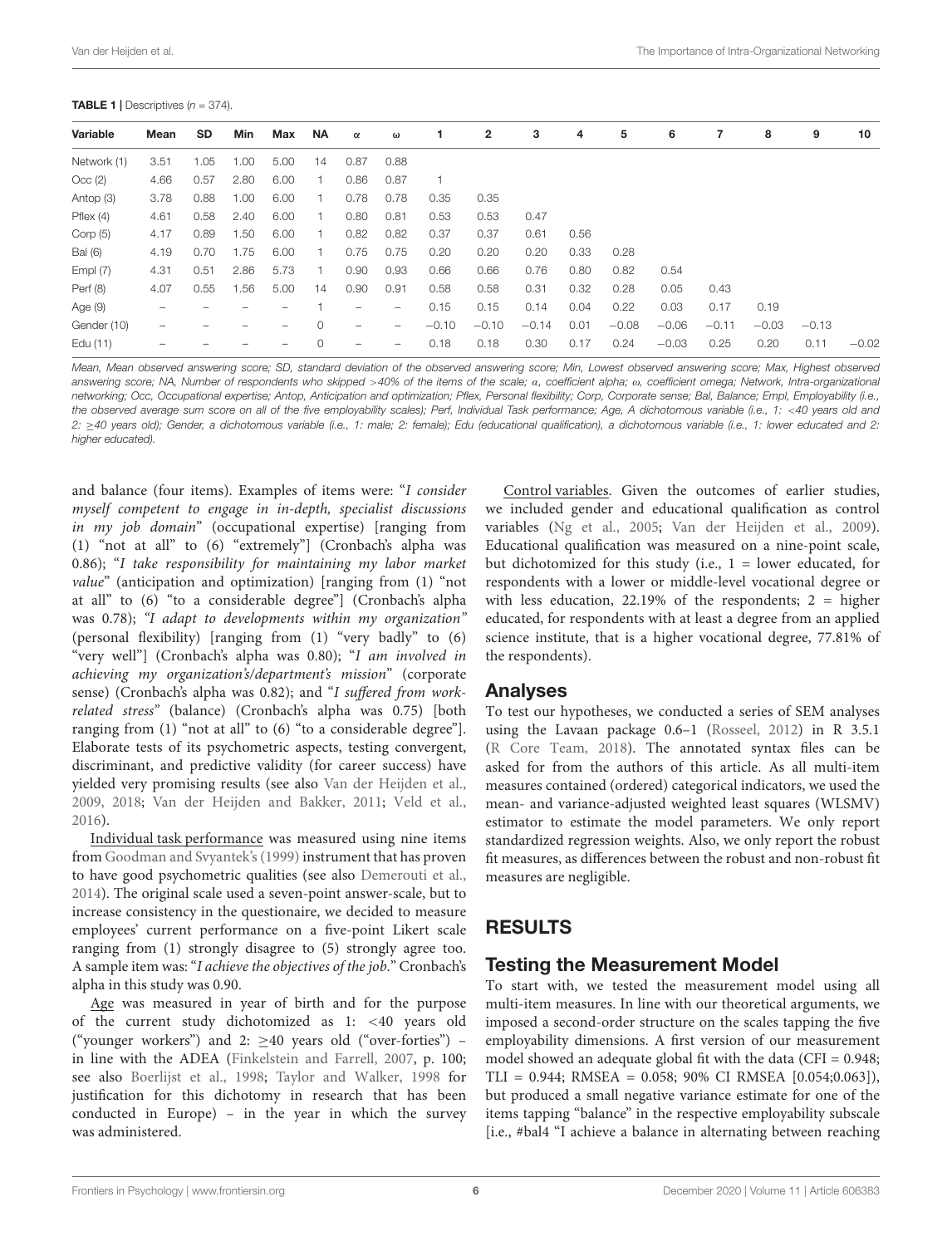my own work goals and supporting my colleagues" [\(Van der](#page-12-7) [Heijden et al.,](#page-12-7) [2018\)](#page-12-7), variance estimate =  $-0.063$ ,  $p < 0.000$ ] and several standardized factor loadings being larger than 1.00. In order to identify the measurement model properly, we decided to constrain the unstandardized factor loading of this particular item to be smaller than 1.00, instead of dropping the item which would decrease the construct validity of the short-form employability measure [\(Van der Heijden et al.,](#page-12-7) [2018\)](#page-12-7). Adding this constraint to the model solved the estimation issues and, moreover, had no impact on the global model fit (CFI = 0.945; TLI = 0.940; RMSEA = 0.060; 90% CI RMSEA [0.056;0.065]). Hence, we decided to move forward with this slightly adjusted measurement model.

### Testing Hypotheses 1–4

Next, we tested Hypotheses 1 to 4 by extending the measurement model with the postulated regression paths. Adding the regression paths to the measurement model did not have any effect on the global model fit (CFI =  $0.940$ ; TLI =  $0.935$ ; RMSEA = 0.030; 90% CI RMSEA [0.024;0.036]). Based on our analyses, intra-organizational networking seems to be positively related to employability (β = 0.26;  $p = 0.003$ ). Hence, Hypothesis 1 is confirmed. In contrast, Hypothesis 2 needs to be rejected using our data. In particular, the outcomes of our analyses do not suggest that intra-organizational networking is positively related to individual task performance ( $β = -0.09$ ;  $p = 0.196$ ) and neither is gender (β = -0.02;  $p = 0.728$ ). Interestingly though, higher educated employees appear to report, on average, higher values for individual task performance ( $\beta$  = 0.20;  $p$  < 0.000). Considering Hypothesis 3, we found that employability is indeed related to individual task performance (β = 0.58;  $p$  < 0.000), while controlling for gender and educational background, herewith confirming our expectation. Finally, Hypothesis 4 is also confirmed with our data because of a significant indirect effect of intra-organizational network on task performance via employability (β = 0.15;  $p = 0.002$ , with the significance level estimated using the delta method). Given the insignificant direct effect as regards the relationship between intra-organizational networking and task performance (cf. results for Hypothesis 2), we conclude that employability fully mediates this relationship.

#### Testing for Measurement Invariance

Before proceeding to Hypothesis 5, we deemed it necessary to investigate Measurement Invariance (MI) of the measurement model across both age groups (cf. [Dordoni et al.,](#page-10-38) [2017\)](#page-10-38). After checking configural MI, we sequentially imposed more restrictions on the model parameters. In particular, we checked for weak (i.e., equal loadings), strong (i.e., equal loadings and intercepts), and strict (i.e., equal loadings, intercepts, and residuals) MI.

We note that, in a Multi-Group analysis, the WLSMV estimator cannot estimate factor loadings properly in case of sparse answering categories in the tails of the answering score distribution. To deal with this issue, we collapsed adjacent answer categories of 16 rating scale items which contained only a few or no observations in the tails of one of the age groups, so that the remaining answering categories contained sufficient respondents in both age groups.

Given the results presented in **[Table 2](#page-6-0)**, we can expect that the strict measurement model holds for both age groups as the differences in CFI, TLI, and RMSEA of the various models are negligible. With this outcome, we can safely proceed to test our final hypothesis.

### Testing Hypothesis 5

To test Hypothesis 5, we fitted a SEM model in which the regression weights for both age groups were estimated freely, but we added a parameter to test if the indirect effect of intra-organizational networking on individual task performance, via employability, differed for the younger versus the older workers. Given the evidence for the strict MI, we constrained the loadings, intercepts, and residuals to be equal in both measurement models. It has to be noted that we did not compare a multiple-group model in which all parameters were fixed with a multiple-group model in which all parameters were freed because such a procedure would not show us which specific structural parameters are different or equal in both groups. In particular, we considered such an analysis too strict as we did not have any hypotheses on the moderating effect of age on the other relationships in the model and, moreover, we cannot rule out that such a strict analysis – at the global level – cancels out the postulated moderated effect stated in Hypothesis 5.

The estimated multi-group mediation model has a satisfactory fit with the data (CFI =  $0.958$ ; TLI =  $0.959$ ; RMSEA =  $0.020$ ; 90% CI RMSEA [0.008;0.029]). **[Table 3](#page-7-0)** shows the regression results for this model. The last row of this table reveals that the hypothesized indirect effect differed to some degree for both age groups ( $\beta$  = 0.11,  $p$  = 0.065 for younger employees;  $\beta$  = 0.19,  $p = 0.018$  for older employees). That is, the indirect effect is significant in the group of older employees, but insignificant in

<span id="page-6-0"></span>

| <b>TABLE 2</b>   Results for the measurement invariance tests. |            |              |            |              |              |       |           |               |  |  |  |  |
|----------------------------------------------------------------|------------|--------------|------------|--------------|--------------|-------|-----------|---------------|--|--|--|--|
|                                                                |            |              |            |              | <b>RMSEA</b> |       |           |               |  |  |  |  |
|                                                                | <b>CFI</b> | $\Delta$ CFI | <b>TLI</b> | $\Delta$ TLI | 90% CL-LB    | Mean  | 90% CI-UB | $\Delta$ Mean |  |  |  |  |
| Configural                                                     | 0.932      |              | 0.927      |              | 0.055        | 0.060 | 0.065     |               |  |  |  |  |
| Weak                                                           | 0.935      | 0.003        | 0.931      | 0.004        | 0.053        | 0.058 | 0.063     | $-0.002$      |  |  |  |  |
| Strong                                                         | 0.931      | $-0.004$     | 0.933      | 0.002        | 0.053        | 0.057 | 0.062     | $-0.001$      |  |  |  |  |
| Strict                                                         | 0.931      | 0.000        | 0.933      | 0.000        | 0.053        | 0.057 | 0.062     | 0.000         |  |  |  |  |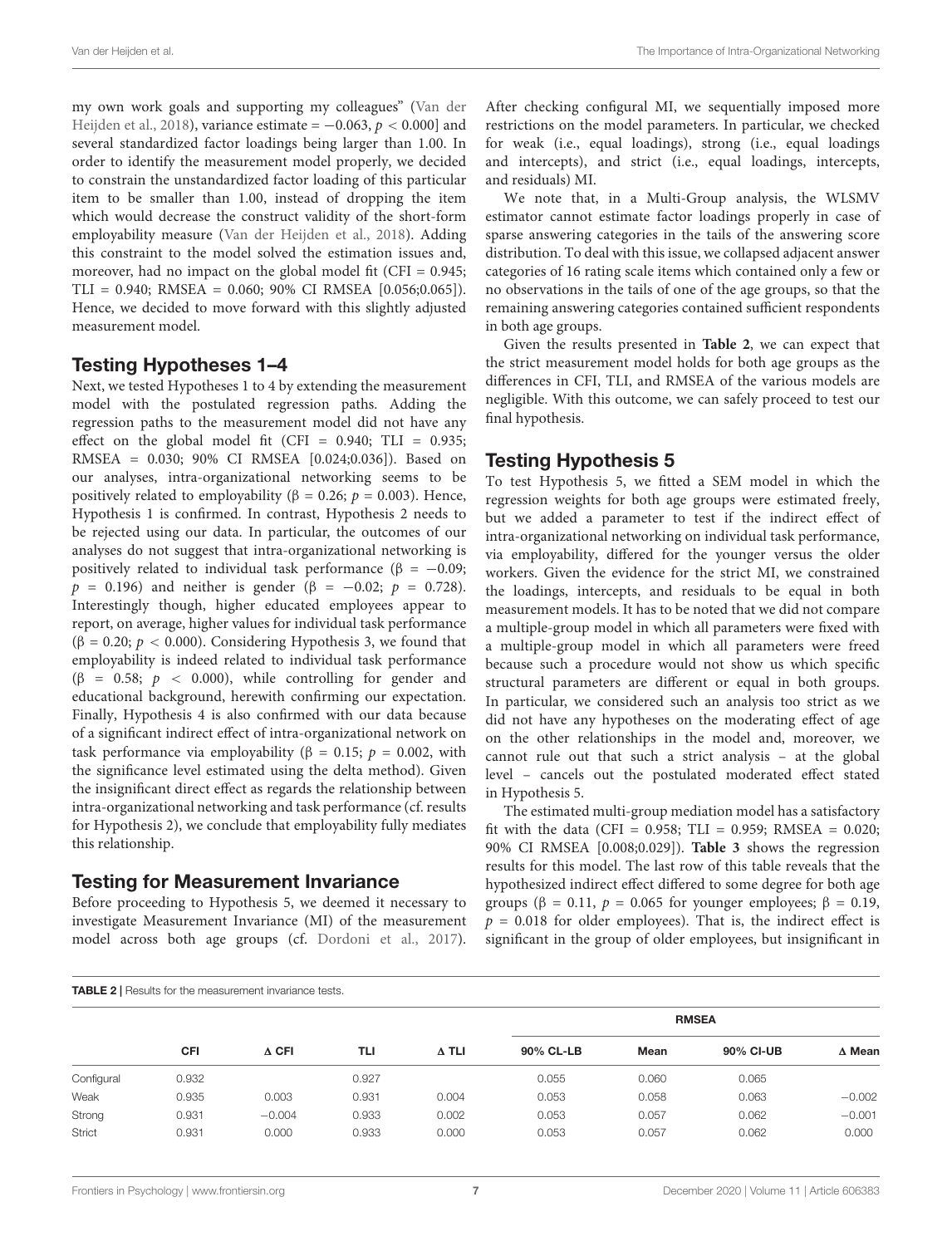#### <span id="page-7-0"></span>TABLE 3 | Outcomes of multi-group moderated mediation model.

|                                                                  |         | Age group $< 40$ |         | Age group $\geq 40$ |         |      |         |         |
|------------------------------------------------------------------|---------|------------------|---------|---------------------|---------|------|---------|---------|
|                                                                  | β       | se               | z-value | p-value             | β       | se   | z-value | p-value |
| Direct effects                                                   |         |                  |         |                     |         |      |         |         |
| Intra-organizational networking ON employability                 | 0.19    | 0.10             | 1.98    | 0.047               | 0.31    | 0.12 | 2.49    | 0.013   |
| Intra-organizational networking ON performance                   | $-0.14$ | 0.08             | $-1.82$ | 0.069               | $-0.08$ | 0.14 | $-0.56$ | 0.576   |
| Employability ON performance                                     | 0.57    | 0.06             | 8.89    | 0.000               | 0.61    | 0.08 | 7.31    | 0.000   |
| Gender ON performance                                            | 0.05    | 0.07             | 0.75    | 0.454               | $-0.03$ | 0.08 | $-0.38$ | 0.705   |
| Education ON performance                                         | 0.27    | 0.07             | 4.08    | 0.000               | 0.08    | 0.08 | 0.95    | 0.341   |
| Indirect effects                                                 |         |                  |         |                     |         |      |         |         |
| Intra-organizational networking ON Performance VIA Employability | 0.11    | 0.06             | 1.84    | 0.065               | 0.19    | 0.08 | 2.37    | 0.018   |

the group of younger employees suggesting some moderation effect. However, we – conservatively – rejected Hypothesis 5 because of the insignificant difference between both regression coefficients ( $p = 0.435$ , significance level estimated using the delta method)<sup>[1](#page-7-1)</sup>. Thus, we tentatively conclude that the indirect effect of employability on the relationship between intra-organizational networking and individual task performance does not differ between younger and older employees.

In addition, we note that neither the other effects differed substantially between both age groups, with the exception being educational qualification. The moderation analysis reveals that the effect of educational background on individual task performance is significant for younger employees, but not for older employees ( $\beta$  = 0.27 for younger employees;  $\beta$  = 0.08 for older employees), suggesting that effect of educational background tapers off when employees grow older (cf. the results for Hypothesis 2).

### **DISCUSSION**

# Outcomes and Implications of the Test of the Multi-Group Mediation Model of Individual Task Performance Enhancement

In this study, we adopted a human capital perspective [\(Becker,](#page-9-10) [1993\)](#page-9-10) and life-span development theories [SOC theory; [Baltes](#page-9-22) [et al.,](#page-9-22) [1999](#page-9-22) and Life-Span Theory of Control [\(Heckhausen et al.,](#page-10-32) [2010\)](#page-10-32)] to investigate the effect of intra-organizational networking on individual task performance, via employability; and if so, whether or not this effect differs for younger (<40 years old) versus older employees ( $\geq$ 40 years old) using a sample of 374 employees working in a range of different private and public service organizations, across different occupational sectors. Based on a series of various SEM analyses, we conclude that, in line with our expectations, employability fully mediates the relationship between intra-organizational networking, but that, unexpectedly, this effect did not vary between younger and older employees. The finding that employability fully mediated the relationship between intra-organizational networking and individual task performance, underscores that social capital has its impact on the employee's performance at work through their increased competences or career potential. This implies that working organizations need to be continuously concerned with the sustainability of their workers' employability in order to safeguard their performance across their career [\(Savickas,](#page-11-36) [2005;](#page-11-36) [Martini and Cavenago,](#page-11-30) [2017;](#page-11-30) [De Vos et al.,](#page-10-2) [2020;](#page-10-2) [Van der Heijden](#page-12-1) [et al.,](#page-12-1) [2020\)](#page-12-1).

The outcomes of our multi-group analysis indicate that our age moderation hypothesis could not be confirmed in this study. We note that while interpreting the regression results we found the indirect effect to be significant in the group of older employees, but insignificant in the group of younger employees suggesting some moderation effect. However, after comparing the unconstrained multiple-group model with a model wherein we constrained the regression coefficients for intra-organizational networking on employability as well as the regression coefficients for intra-organizational networking and employability on performance, we needed to conclude that there are no significant differences between both groups. Hence, the moderation hypothesis should be rejected. These outcomes are interesting and might lead us to think that, regardless of age, intra-organizational networking is a key mechanism for knowledge transfer that fosters close cooperation of colleagues across organizational units, herewith facilitating the capacity to absorb knowledge [\(Van Wijk et al.,](#page-12-21) [2008\)](#page-12-21). Obviously, a sound knowledge base that is kept up to date is highly necessary to protect one's employability across the lifespan [\(Quendler and Lamb,](#page-11-37) [2016\)](#page-11-37). In line with [Li et al.](#page-11-38) [\(2020\)](#page-11-38), who adopted an intellectual capital perspective, we argue that age-diverse workforces might be of high value for nowadays' working organizations, in case both workers and their employers protect and foster the continuous development of occupational competencies throughout their working life.

<span id="page-7-1"></span><sup>&</sup>lt;sup>1</sup>We also compared the unconstrained multiple-group model with a model wherein we constrained the regression coefficients for intra-organizational networking on employability as well as the regression coefficients for intraorganizational networking and employability on performance to be equal in both age groups. These constraints did not result in a significant worse model. Indeed, with a  $X^2(6) = 6.73$ ,  $p = 0.35$ , we must conclude that there are no significant differences between both groups. Hence, the moderation hypothesis should be rejected.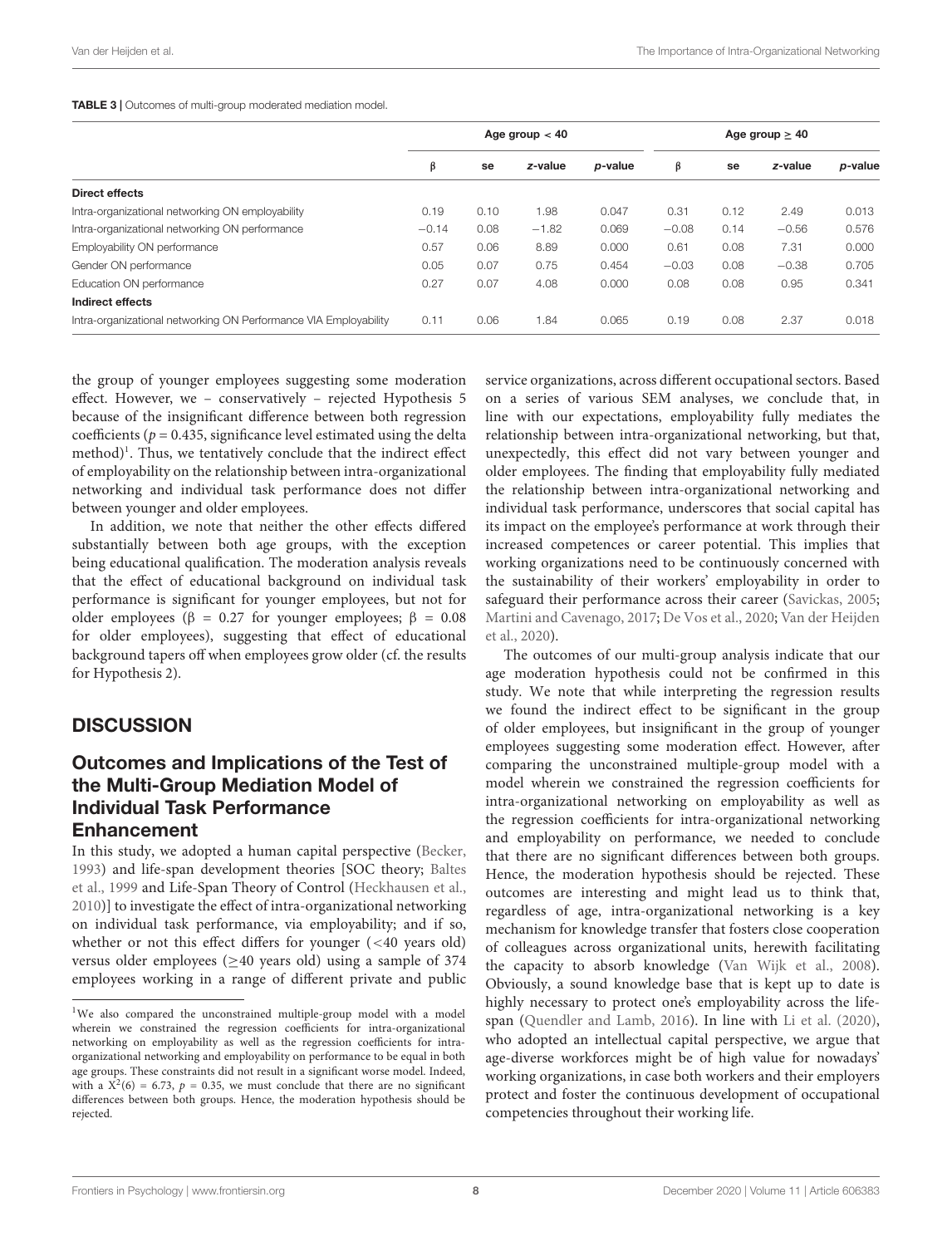Nevertheless, more research is needed using larger samples to investigate whether our particular outcome might be attributed to the relatively small sample size of both groups. Furthermore, a conceivable explanation for this unexpected finding may lie in a possible non-linear moderation effect. More specifically, the hypothesized moderation effect of age might be non-linear, occurring only at a certain cut-off point, such as 50 or 55 years of age [cf. [Armstrong-Stassen and Schlosser](#page-9-26) [\(2008\)](#page-9-26) in their research on the role of job development climate in the retention of older workers above the age of 50; see also [Van der Heijden et al.,](#page-12-3) [2016\]](#page-12-3). It is also thinkable that different conceptualizations of employee age might result into significant age moderation effects (see for instance [Sterns and Doverspike,](#page-11-39) [1989\)](#page-11-39) categorization into (chronological age, functional or performance-based age, psychosocial or subjective age, organizational age, and the concept of life-span age). [Kooij et al.](#page-10-34) [\(2011\)](#page-10-34) already found that different conceptualizations of age have different effects on workrelated outcomes.

# Limitations of the Study

Besides the strengths of our current study (in terms of being the first scholarly work that considers the importance of networking as a possible antecedent in the light of employability across the life-span, and through this, on performance at work), the present study has some limitations. Firstly, all data have been collected using survey research, herewith opening up the possibility of response set consistencies. Secondly, although we have used control variables in order to optimize the use of our design (see [Spector,](#page-11-40) [2019](#page-11-40) for more details), the study is cross-sectional, which implies that further research is needed in order to address issues of causality (see also [Bono and McNamara,](#page-9-27) [2011](#page-9-27) on the constraints of using cross-sectional data for testing a mediation model). Thirdly, like most studies in our field, all findings are based upon reports from a single source only, namely, employees' perceptions. In this respect, we followed [Podsakoff](#page-11-41) [et al.](#page-11-41) [\(2003\)](#page-11-41) and guaranteed anonymity, herewith encouraging respondents' openness. In addition, we used SEM analyses and have investigated all model relationships simultaneously. The outcomes of Harman's single factor test indicated that the incorporated measures were clearly separated from each other. Therefore, we are confident that possible commonmethod effects do not downplay the significance of our results to any serious extent. A final concern could be that particularly self-reports for performance entail some confounding effects, for instance the tendency for employees to over-rate their performance (i.e., the lenience effect; [Tsui and](#page-12-22) [Ohlott,](#page-12-22) [1988\)](#page-12-22). However, as our sample mainly included higher educated workers, the threat associated with biased performance judgments is assumed to be limited (see also [Kruger and](#page-10-39) [Dunning,](#page-10-39) [1999;](#page-10-39) [David et al.,](#page-9-28) [2006;](#page-9-28) [De Cuyper and De Witte,](#page-10-40) [2011\)](#page-10-40).

## Recommendations for Future Research

Research using multi-wave designs can increase our knowledge about the stability and change of the model variables, and about cross-lagged (i.e., over time) relationships [\(Taris and Kompier,](#page-11-42) [2003;](#page-11-42) [De Lange et al.,](#page-10-41) [2004;](#page-10-41) [Spurk and Abele,](#page-11-43) [2014\)](#page-11-43). For example, it might be that more employable workers are also more actively searching for, and participating in, social networks, or get more opportunity to do so (think about the Matthew effect). As a result, they might even become more employable, which would imply positive reciprocal relationships between the two model variables. In addition, it might also be the case that high task performance increases an individual worker's employability. We would also like to call for more research incorporating more refined age breakdowns, in order to better understand life-span developmental processes (see for instance [Van der Heijden,](#page-12-23) [2002](#page-12-23) who differentiated between starters, middle-aged, and seniors) (see also [Sullivan and Crocitto,](#page-11-44) [2007\)](#page-11-44). More research is also needed to investigate the generalizability of our findings to other countries, that is to say, whether they are culturally invariant, and to examine possible effects of occupational sector/job type and job type. In addition, future research incorporating different evaluation perspectives (for instance using 360-degree feedback methodology) [\(Hensel](#page-10-42) [et al.,](#page-10-42) [2010\)](#page-10-42) may add incremental validity to the measurement of individual task performance. The competence-based measure of employability that has been used in this study is definitely suitable to investigate one's capacity to perform well at tasks in other potential jobs inside one's current organization or with an alternative employer as well. Finally, as employability enhancement is a multi-facetted endeavor, which should consider personal and contextual factors (see [Van der Heijden and](#page-12-24) [Spurk,](#page-12-24) [2019\)](#page-12-24), it is interesting to conduct more research incorporating further mediators and/or moderators. Another interesting avenue for future scholarly work comprises examining the predictive validity of the separate employability dimensions in the light of individual task performance. Preferably, research in this area also incorporates alternative work performance measures, such as productivity, quality of the employee's output, velocity, to mention but a few. Last but not least, it is of utmost importance to gain more insight into how COVID-19 has influenced the relationships between our model variables, for instance as a result of the increased amount of teleworking, herewith including educational background, age, gender as possible important factors as well.

# Practical Implications

This contribution stresses the importance of intra-organizational networking, both in terms of workers' own employability as well as in the light of the added value for their organization, that is, in terms of their performance at work. Moreover, this study portrays that its importance is similar for men and women, and for younger and olders staff members alike. In particular, participation in intra-organizational networks enhances career prospects, which is highly beneficial for both the individual employee, in terms of increased career prospects. Such network resources increase the individuals' confidence in their ability to survive the organization's current and future requirements. Moreover, network ties within the organization have positive consequences for the employer as well, as these ties entail career success and organizational commitment (see also [Bozionelos,](#page-9-5) [2008\)](#page-9-5). Therefore this study implies that a better understanding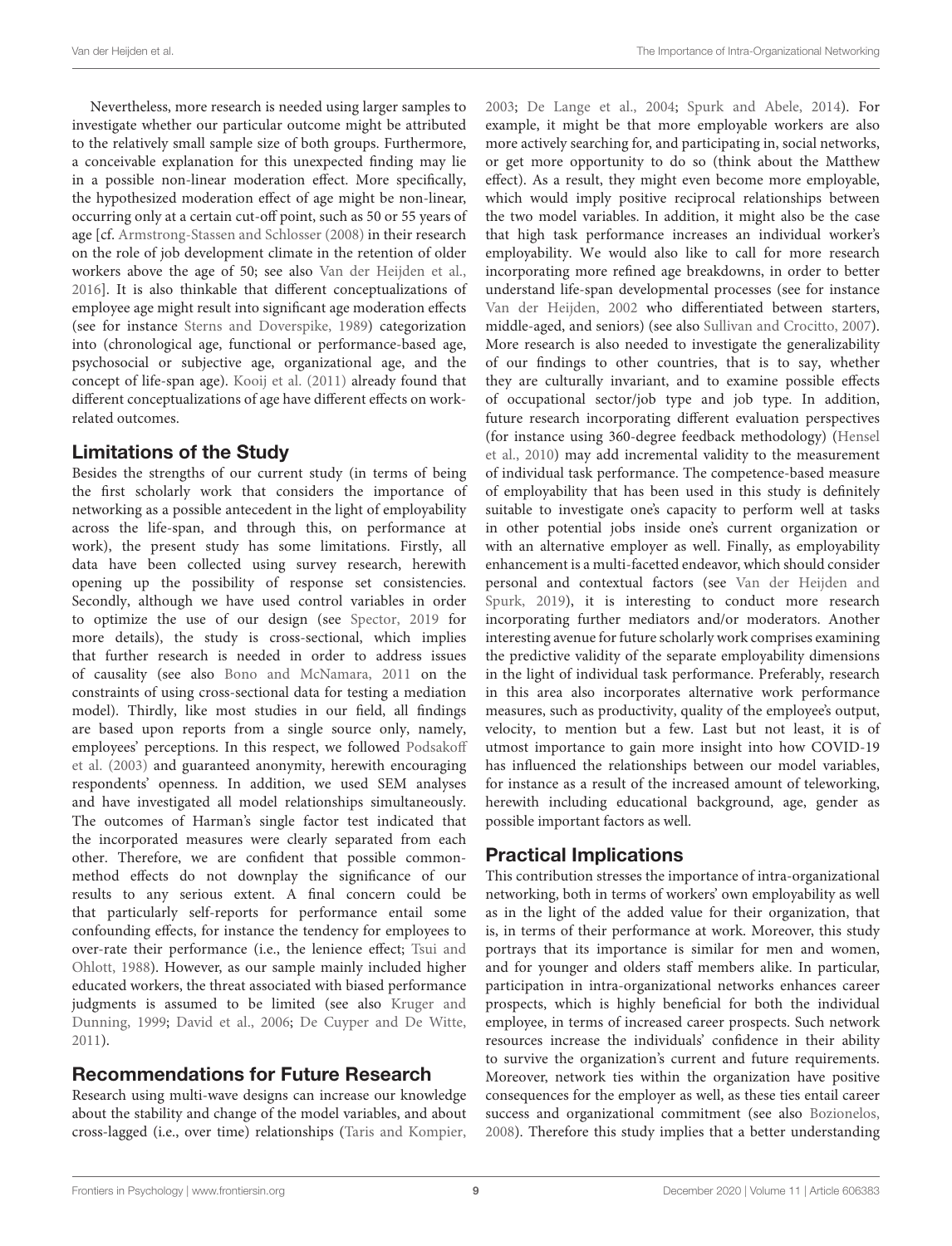of individual employees' motives and how they are related to networking is crucial for stakeholders in working organizations in order to improve their staff members performance at work. Given the fact that implicit motives operate without awareness, individuals need to consciously focus on and regulate their networking behaviors [\(Wolff et al.,](#page-12-25) [2018\)](#page-12-25), and search for jobs that provide ample networking opportunities. Obviously, given the dual responsibility for employability enhancement [\(Van](#page-12-26) [der Heijden and De Vos,](#page-12-26) [2015\)](#page-12-26) their direct manager, HR representatives and training and development specialists play an important role in this regard as well. Concrete, the parties involved might consider using incentives to motivate individuals to proactively initiate behaviors aimed at building, developing and maintaining networks. Because, nowadays, job qualifications are changing and becoming increasingly more complex, building networks of relationships in working organizations that can help further the individual's career progression [\(Bozionelos,](#page-9-5) [2008\)](#page-9-5) is an important key to protect and further enhance one's sustainability throughout the life-span [\(Van der Heijden and De](#page-12-26) [Vos,](#page-12-26) [2015;](#page-12-26) [De Vos et al.,](#page-10-2) [2020\)](#page-10-2).

### **REFERENCES**

- <span id="page-9-16"></span>Adams, T., and Demaiter, E. (2008). Skill, education and credentials in the new economy: the case of information technology workers. Work Employ. Soc. 22, 351–362. [doi: 10.1177/0950017008089109](https://doi.org/10.1177/0950017008089109)
- <span id="page-9-7"></span>Adler, P. S., and Kwon, S. W. (2002). Social capital: prospects for a new concept. Acad. Manag. Rev. 27, 17–40. [doi: 10.5465/amr.2002.5922314](https://doi.org/10.5465/amr.2002.5922314)
- <span id="page-9-26"></span>Armstrong-Stassen, M., and Schlosser, F. (2008). Benefits of a supportive development climate for older workers. J. Manag. Psychol. 23, 419–437. [doi:](https://doi.org/10.1108/02683940810869033) [10.1108/02683940810869033](https://doi.org/10.1108/02683940810869033)
- <span id="page-9-23"></span>Armstrong-Stassen, M., and Ursul, N. D. (2009). Perceived organizational support, career satisfaction, and the retention of older workers. J. Occup. Organ. Psychol. 82, 201–220. [doi: 10.1348/096317908X288838](https://doi.org/10.1348/096317908X288838)
- <span id="page-9-20"></span>Arocena, P., Núñez, I., and Villanueva, M. (2007). The effect of enhancing workers' employability on small and medium enterprises: evidence from Spain. Small Bus. Econ. 29, 191–201. [doi: 10.1007/s11187-006-6712-7](https://doi.org/10.1007/s11187-006-6712-7)
- <span id="page-9-19"></span>Arthur, M., Inkson, K., and Pringle, J. (1999). The New Careers: Individual Action and Economic Change. London: Sage Publications.
- <span id="page-9-0"></span>Arthur, M. B. (1994). The boundaryless career: a new perspective for organizational inquiry. J. Organ. Behav. 15, 295–306. [doi: 10.1002/job.4030150402](https://doi.org/10.1002/job.4030150402)
- <span id="page-9-18"></span>Arthur, M. B., Claman, P. H., and DeFillippi, R. J. (1995). Intelligent enterprise, intelligent careers. Acad. Manag. Perspect. 9, 7–20. [doi: 10.5465/ame.1995.](https://doi.org/10.5465/ame.1995.9512032185) [9512032185](https://doi.org/10.5465/ame.1995.9512032185)
- <span id="page-9-17"></span>Arthur, M. B., and Rousseau, D. M. (eds) (1996). The Boundaryless Career: A New Employment Principle for a New Organizational Era. New York, NY: Oxford University Press.
- <span id="page-9-22"></span>Baltes, P. B., Staudinger, U. M., and Lindenberger, U. (1999). Life span psychology: theory and application to intellectual functioning. Annu. Rev. Psychol. 50, 471–507. [doi: 10.1146/annurev.psych.50.1.471](https://doi.org/10.1146/annurev.psych.50.1.471)
- <span id="page-9-2"></span>Baran, B. E., and Woznyj, H. M. (2020). Managing VUCA: the human dynamics of agility. Organ. Dyn. [doi: 10.1016/j.orgdyn.2020.100787](https://doi.org/10.1016/j.orgdyn.2020.100787) [Epub ahead of print].
- <span id="page-9-11"></span>Baruch, Y., and Bozionelos, N. (2010). "Career issues," in APA Handbook of Industrial and Organizational Psychology: Selecting & Developing Members of the Organization, Vol. 2, ed. S. Zedeck (Washington, DC: American Psychological Association), 67–113. [doi: 10.1037/12170-003](https://doi.org/10.1037/12170-003)
- <span id="page-9-10"></span>Becker, G. S. (1993). Human Capital: A Theoretical and Empirical Analysis, with Special Reference to Education, 3rd Edn. Chicago, IL: University of Chicago Press. [doi: 10.7208/chicago/9780226041223.001.0001](https://doi.org/10.7208/chicago/9780226041223.001.0001)
- <span id="page-9-14"></span>Ben-Hador, B. (2016). How intra-organizational social capital influences employee performance. J. Manag. Dev. 35, 1119–1133. [doi: 10.1108/JMD-12-2015-0172](https://doi.org/10.1108/JMD-12-2015-0172)
- <span id="page-9-13"></span>Ben-Hador, B., and Eckhaus, E. (2018). The different impact of personal social capital and intraorganizational SC: the Enron case study. Int. J. Organ. Theory Behav. 21, 28–47. [doi: 10.1108/IJOTB-03-2018-004](https://doi.org/10.1108/IJOTB-03-2018-004)

### DATA AVAILABILITY STATEMENT

The raw data supporting the conclusions of this article will be made available by the authors upon request, without undue reservation.

# ETHICS STATEMENT

Ethical review and approval was not required at the time the study was performed in accordance with the local legislation and institutional requirements. The patients/participants provided their informed consent to participate in this study.

# AUTHOR CONTRIBUTIONS

BV, PK, and GN worked on the design, modeling, analyses, and writing of the manuscript. All authors contributed to the article and approved the submitted version.

- <span id="page-9-15"></span>Benner, C. (2002). Work in the New Economy: Flexible Labor Markets in Silicon Valley. Oxford: Blackwell. [doi: 10.1002/9780470696163](https://doi.org/10.1002/9780470696163)
- <span id="page-9-3"></span>Berntson, E., Sverke, M., and Marklund, S. (2006). Predicting perceived employability: human capital or labour market opportunities? Econ. Ind. Democ. 27, 223–244. [doi: 10.1177/0143831X06063098](https://doi.org/10.1177/0143831X06063098)
- <span id="page-9-25"></span>Boerlijst, J. G., Munnichs, J. M. A., and Van der Heijden, B. I. J. M. (1998). "The 'older worker' in the organization," in Handbook of Work and Organizational Psychology, Vol. 2, eds P. J. D. Drenth, H. K. Thierry, and J. De Wolff (London: Psychology Press), 183–213.
- <span id="page-9-27"></span>Bono, J. E., and McNamara, G. (2011). From the Editors: publishing in AMJ— Rart 2: research design. Acad. Manag. J. 54, 657–660. [doi: 10.5465/amj.2011.](https://doi.org/10.5465/amj.2011.64869103) [64869103](https://doi.org/10.5465/amj.2011.64869103)
- <span id="page-9-6"></span>Bozionelos, N. (2003). Intra-organizational network resources: relation to career success and personality. Int. J. Organ. Anal. 11, 41–66. [doi: 10.1108/eb028962](https://doi.org/10.1108/eb028962)
- <span id="page-9-5"></span>Bozionelos, N. (2008). Intra-organizational network resources: how they relate to career success and organizational commitment. Pers. Rev. 37, 249–263. [doi:](https://doi.org/10.1108/00483480810862251) [10.1108/00483480810862251](https://doi.org/10.1108/00483480810862251)
- <span id="page-9-12"></span>Bozionelos, N. (2015). "Social capital and careers: indisputable evidence and note for caution," in Handbook of Research on Sustainable Careers, eds A. De Vos and B. I. J. M. Van der Heijden (Cheltenham: Edward Elgar Publishing), 67–82. [doi: 10.4337/9781782547037.00010](https://doi.org/10.4337/9781782547037.00010)
- <span id="page-9-1"></span>Briscoe, J. P., and Hall, D. T. (2006). The interplay of boundaryless and protean careers: combinations and implications. J. Vocat. Behav. 69, 4–18. [doi: 10.1016/](https://doi.org/10.1016/j.jvb.2005.09.002) [j.jvb.2005.09.002](https://doi.org/10.1016/j.jvb.2005.09.002)
- <span id="page-9-24"></span>Brooke, L., and Taylor, P. (2005). Older workers and employment: managing age relations. Age. Soc. 25, 415–429. [doi: 10.1017/S0144686X05003466](https://doi.org/10.1017/S0144686X05003466)
- <span id="page-9-9"></span>Burt, R. S., Hogarth, R. M., and Michaud, C. (2000). The social capital of French and American managers. Organ. Sci. 11, 123–147. [doi: 10.1287/orsc.11.2.123.](https://doi.org/10.1287/orsc.11.2.123.12506) [12506](https://doi.org/10.1287/orsc.11.2.123.12506)
- <span id="page-9-8"></span>Campbell, J. P. (1990). "Modeling the performance prediction problem in industrial and organizational psychology," in Handbook of Industrial and Organizational Psychology, eds M. D. Dunnette and L. M. Hough (Palo Alto, CA: Consulting Psychologists Press), 687–732.
- <span id="page-9-21"></span>Camps, J., and Rodríguez, H. (2011). Transformational leadership, learning, and employability: effects on performance among faculty members. Pers. Rev. 40, 423–442. [doi: 10.1108/00483481111133327](https://doi.org/10.1108/00483481111133327)
- <span id="page-9-4"></span>Cortellazzo, L., Bonesso, S., Gerli, F., and Batista-Foguet, J. M. (2020). Protean career orientation: behavioral antecedents and employability outcomes. J. Vocat. Behav. 116, 103343. [doi: 10.1016/j.jvb.2019.103343](https://doi.org/10.1016/j.jvb.2019.103343)
- <span id="page-9-28"></span>David, D. A., Mazmanian, P. E., Fordis, M., Van Harrison, R. T. K. E., Thorpe, K. E., and Perrier, L. (2006). Accuracy of physician self-assessment compared with observed measures of competence: a systematic review. JAMA 296, 1094–1102. [doi: 10.1001/jama.296.9.1094](https://doi.org/10.1001/jama.296.9.1094)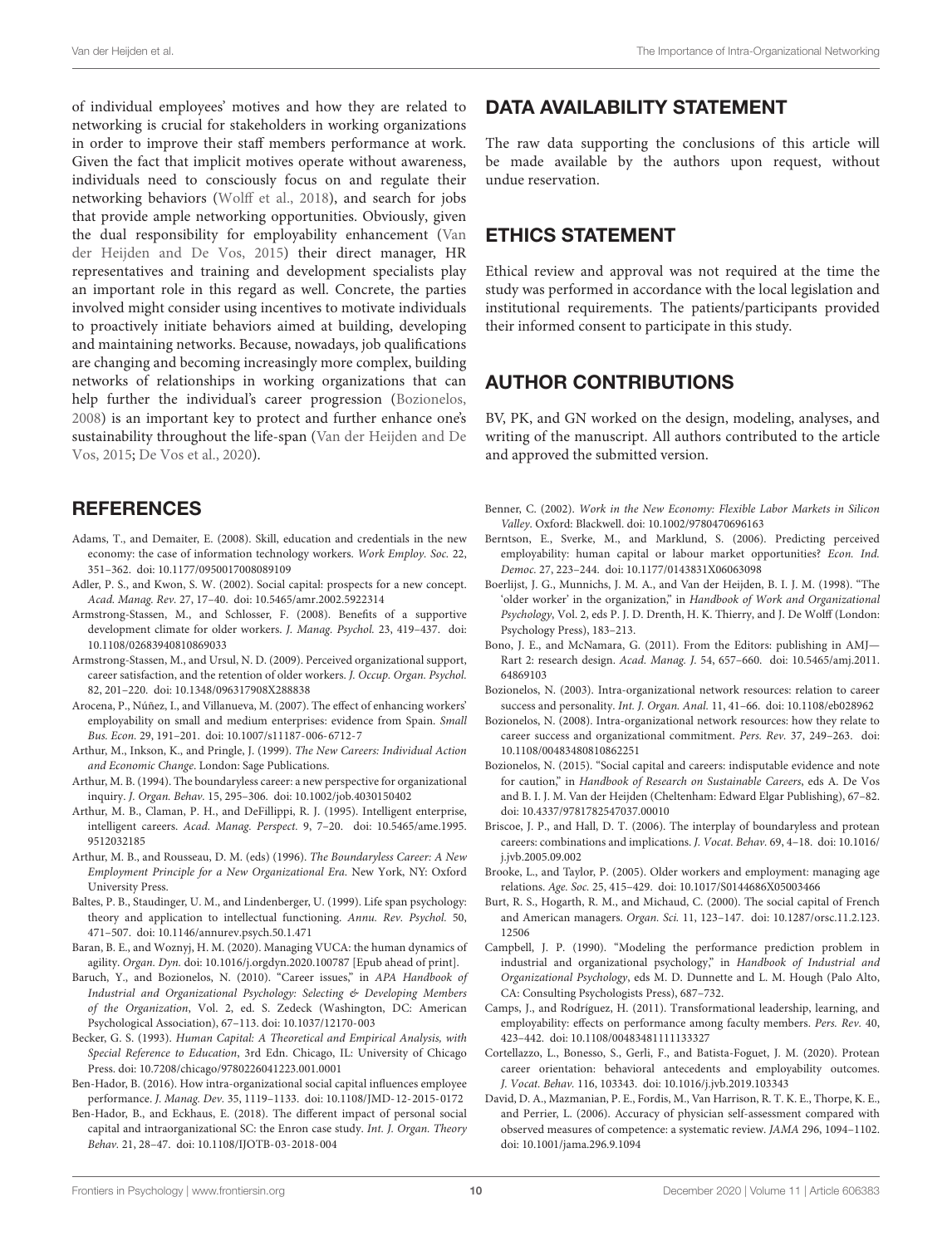- <span id="page-10-40"></span>De Cuyper, N., and De Witte, H. (2011). The management paradox: self-rated employability and organizational commitment and performance. Pers. Rev. 40, 152–172. [doi: 10.1108/00483481111106057](https://doi.org/10.1108/00483481111106057)
- <span id="page-10-12"></span>De Cuyper, N., Mäkikangas, A., Kinnunen, U., Mauno, S., and Witte, H. D. (2012). Cross-lagged associations between perceived external employability, job insecurity, and exhaustion: testing gain and loss spirals according to the conservation of resources theory. J. Organ. Behav. 33, 770–788. [doi: 10.1002/](https://doi.org/10.1002/job.1800) [job.1800](https://doi.org/10.1002/job.1800)
- <span id="page-10-24"></span>De Cuyper, N., Sulea, C., Philippaers, K., Fischmann, G., Iliescu, D., and De Witte, H. (2014). Perceived employability and performance: moderation by felt job insecurity. Pers. Rev. 43, 536–552. [doi: 10.1108/PR-03-2013-0050](https://doi.org/10.1108/PR-03-2013-0050)
- <span id="page-10-31"></span>De Lange, A. H., Bal, P. M., Van der Heijden, B. I. J. M., De Jong, N., and Schaufeli, W. B. (2011). When I'm 64: psychological contract breach, work motivation and the moderating roles of future time perspective and regulatory focus. Work Stress 25, 339–354. [doi: 10.1080/02678373.2011.632610](https://doi.org/10.1080/02678373.2011.632610)
- <span id="page-10-41"></span>De Lange, A. H., Taris, T. W., Kompier, M. A., Houtman, I. L. D., and Bongers, P. M. (2004). The relationships between work characteristics and mental health: examining normal, reversed and reciprocal relationships in a 4-wave study. Work Stress 18, 149–166. [doi: 10.1080/02678370412331270860](https://doi.org/10.1080/02678370412331270860)
- <span id="page-10-25"></span>De Vos, A., and Van der Heijden, B. I. J. M. (eds) (2015). Handbook of Research on Sustainable Careers. Cheltenham: Edward Elgar Publishing. [doi: 10.4337/](https://doi.org/10.4337/9781782547037) [9781782547037](https://doi.org/10.4337/9781782547037)
- <span id="page-10-2"></span>De Vos, A., Van der Heijden, B. I. J. M., and Akkermans, J. (2020). Sustainable careers: towards a conceptual model. J. Vocat. Behav. 117:103196. [doi: 10.1016/](https://doi.org/10.1016/j.jvb.2018.06.011) [j.jvb.2018.06.011](https://doi.org/10.1016/j.jvb.2018.06.011)
- <span id="page-10-15"></span>Dello Russo, S., Parry, E., Bosak, J., Andresen, M., Apospori, E., Bagdadli, S., et al. (2020). Still feeling employable with growing age? Exploring the moderating effects of developmental HR practices and country-level unemployment rates in the age–employability relationship. Int. J. Hum. Resource Manag. 31, 1180– 1206. [doi: 10.1080/09585192.2020.1737833](https://doi.org/10.1080/09585192.2020.1737833)
- <span id="page-10-37"></span>Demerouti, E., Xanthopoulou, D., Tsaousis, I., and Bakker, A. B. (2014). Disentangling task and contextual performance: a multitrait-multimethod approach. J. Pers. Psychol. 13, 59–69. [doi: 10.1027/1866-5888/a000104](https://doi.org/10.1027/1866-5888/a000104)
- <span id="page-10-7"></span>Dobrow, S. R., and Higgins, M. C. (2005). Developmental networks and professional identity: a longitudinal study. Career Dev. Int. 10, 567–583. [doi:](https://doi.org/10.1108/13620430510620629) [10.1108/13620430510620629](https://doi.org/10.1108/13620430510620629)
- <span id="page-10-38"></span>Dordoni, P., Van der Heijden, B., Peters, P., Kraus-Hoogeveen, S., and Argentero, P. (2017). Keep up the good work! Age-moderated mediation model on intention to retire. Front. Psychol. 8:1717. [doi: 10.3389/fpsyg.2017.01717](https://doi.org/10.3389/fpsyg.2017.01717)
- <span id="page-10-30"></span>Ebner, N. C., Freund, A. M., and Baltes, P. B. (2006). Developmental changes in personal goal orientation from young to late adulthood: from striving for gains to maintenance and prevention of losses. Psychol. Aging 21, 664–678. [doi: 10.1037/0882-7974.21.4.664](https://doi.org/10.1037/0882-7974.21.4.664)
- <span id="page-10-28"></span>Farr, J. L., and Ringseis, E. L. (2002). "The older worker in organizational context: beyond the individual," in International Review of Industrial and Organizational Psychology, eds C. L. Cooper and I. T. Robertson (New York, NY: John Wiley and Sons), 31–75. [doi: 10.1002/9780470696392.ch2](https://doi.org/10.1002/9780470696392.ch2)
- <span id="page-10-9"></span>Finkelstein, L. M., and Farrell, S. K. (2007). "An expanded view of age bias in the workplace," in Aging and Work in the 21st Century, eds K. S. Shultz and G. A. Adams (Hillsdale, NJ: Lawrence Erlbaum Associates Publishers), 73–108.
- <span id="page-10-18"></span>Fombrun, C. J. (1982). Strategies for network research in organizations. Acad. Manag. Rev. 7, 280–291. [doi: 10.5465/amr.1982.4285594](https://doi.org/10.5465/amr.1982.4285594)
- <span id="page-10-19"></span>Forret, M. L., and Dougherty, T. W. (2004). Networking behaviors and career outcomes: differences for men and women? J. Organ. Behav. 25, 419–437. [doi: 10.1002/job.253](https://doi.org/10.1002/job.253)
- <span id="page-10-1"></span>Forrier, A., De Cuyper, N., and Akkermans, J. (2018). The winner takes it all, the loser has to fall: provoking the agency perspective in employability research. Hum. Resource Manag. J. 28, 511–523. [doi: 10.1111/1748-8583.](https://doi.org/10.1111/1748-8583.12206) [12206](https://doi.org/10.1111/1748-8583.12206)
- <span id="page-10-11"></span>Forrier, A., Sels, L., and Stynen, D. (2009). Career mobility at the intersection between agent and structure: a conceptual model. J. Occup. Organ. Psychol. 82, 739–759. [doi: 10.1348/096317909X470933](https://doi.org/10.1348/096317909X470933)
- <span id="page-10-10"></span>Forrier, A., Verbruggen, M., and De Cuyper, N. (2015). Integrating different notions of employability in a dynamic chain: the relationship between job transitions, movement capital and perceived employability. J. Vocat. Behav. 89, 56–64. [doi: 10.1016/j.jvb.2015.04.007](https://doi.org/10.1016/j.jvb.2015.04.007)
- <span id="page-10-13"></span>Frie, L. S., Potting, K. C., Sjoer, E., Van der Heijden, B. I. J. M., and Korzilius, H. P. (2019). How flexperts deal with changing expertise demands: a qualitative

study into the processes of expertise renewal. Hum. Resource Dev. Q. 30, 61–79. [doi: 10.1002/hrdq.21335](https://doi.org/10.1002/hrdq.21335)

- <span id="page-10-14"></span>Froehlich, D. E., Beausaert, S. A., Segers, M., and Gerken, M. (2014). Learning to stay employable. Career Dev. Int. 19, 508–525. [doi: 10.1108/CDI-11-2013-0139](https://doi.org/10.1108/CDI-11-2013-0139)
- <span id="page-10-21"></span>Froehlich, D. E., Beausaert, S. A., and Segers, M. S. (2015). Age, employability and the role of learning activities and their motivational antecedents: a conceptual model. Int. J. Hum. Resource Manag. 26, 2087–2101. [doi: 10.1080/09585192.](https://doi.org/10.1080/09585192.2014.971846) [2014.971846](https://doi.org/10.1080/09585192.2014.971846)
- <span id="page-10-16"></span>Fugate, M., Kinicki, A. J., and Ashforth, B. E. (2004). Employability: a psychosocial construct, its dimensions, and applications. J. Vocat. Behav. 65, 14–38. [doi: 10.1016/j.jvb.2003.10.005](https://doi.org/10.1016/j.jvb.2003.10.005)
- <span id="page-10-17"></span>Galunic, D. C., and Anderson, E. (2000). From security to mobility: generalized investments in human capital and agent commitment. Organ. Sci. 11, 1–20. [doi: 10.1287/orsc.11.1.1.12565](https://doi.org/10.1287/orsc.11.1.1.12565)
- <span id="page-10-36"></span>Goodman, S. A., and Svyantek, D. J. (1999). Person–organization fit and contextual performance: do shared values matter? J. Vocat. Behav. 55, 254–275. [doi:](https://doi.org/10.1006/jvbe.1998.1682) [10.1006/jvbe.1998.1682](https://doi.org/10.1006/jvbe.1998.1682)
- <span id="page-10-35"></span>Green, S. B., and Yang, Y. (2015). Evaluation of dimensionality in the assessment of internal consistency reliability: coefficient alpha and omega coefficients. Educ. Meas. Issues Pract. 34, 14–20. [doi: 10.1111/emip.12100](https://doi.org/10.1111/emip.12100)
- <span id="page-10-23"></span>Guo, Y., Jasovska, P., Rammal, H. G., and Rose, E. L. (2018). Global mobility of professionals and the transfer of tacit knowledge in multinational service firms. J. Knowl. Manag. 24, 553–567. [doi: 10.1108/JKM-09-2017-0399](https://doi.org/10.1108/JKM-09-2017-0399)
- <span id="page-10-27"></span>Hahn, H. J., and Kim, S. (2018). An empirical study on the relationship between perceived employability and employee performance. Hum. Resource Dev. Int. 21, 74–90. [doi: 10.1080/13678868.2017.1366175](https://doi.org/10.1080/13678868.2017.1366175)
- <span id="page-10-3"></span>Hall, D. T. (2004). The protean career: a quarter-century journey. J. Vocat. Behav. 65, 1–13. [doi: 10.1016/j.jvb.2003.10.006](https://doi.org/10.1016/j.jvb.2003.10.006)
- <span id="page-10-20"></span>Hansen, M. T. (1999). The search-transfer problem: the role of weak ties in sharing knowledge across organization subunits. Admin. Sci. Q. 44, 82–111. [doi: 10.2307/2667032](https://doi.org/10.2307/2667032)
- <span id="page-10-33"></span>Heckhausen, J., and Schulz, R. (1995). A life-span theory of control. Psychol. Rev. 102:284. [doi: 10.1037/0033-295X.102.2.284](https://doi.org/10.1037/0033-295X.102.2.284)
- <span id="page-10-32"></span>Heckhausen, J., Wrosch, C., and Schulz, R. (2010). A motivational theory of life-span development. Psychol. Rev. 117, 32–60. [doi: 10.1037/a0017668](https://doi.org/10.1037/a0017668)
- <span id="page-10-42"></span>Hensel, R., Meijers, F., Van der Leeden, R., and Kessels, J. (2010). 360 degree feedback: how many raters are needed for reliable ratings on the capacity to develop competences, with personal qualities as developmental goals. Int. J. Hum. Resource Manag. 21, 2813–2830. [doi: 10.1080/09585192.2010.528664](https://doi.org/10.1080/09585192.2010.528664)
- <span id="page-10-6"></span>Hines, P., Taylor, D., and Walsh, A. (2018). The lean journey: have we got it wrong? Total Qual. Manag. Bus. Excellence 31, 389–406. [doi: 10.1080/14783363.2018.](https://doi.org/10.1080/14783363.2018.1429258) [1429258](https://doi.org/10.1080/14783363.2018.1429258)
- <span id="page-10-8"></span>Hirschi, A., Nagy, N., Baumeler, F., Johnston, C. S., and Spurk, D. (2018). Assessing key predictors of career success: development and validation of the career resources questionnaire. J. Career Assess. 26, 338–358. [doi: 10.1177/](https://doi.org/10.1177/1069072717695584) [1069072717695584](https://doi.org/10.1177/1069072717695584)
- <span id="page-10-22"></span>Huang, Y. (2017). The relationship between networking behavior and promotability: the moderating effect of political skill. J. Manag. Organ. 26, 185–200. [doi: 10.1017/jmo.2017.53](https://doi.org/10.1017/jmo.2017.53)
- <span id="page-10-4"></span>Iles, P. (1997). Sustainable high-potential career development: a resource-based view. Career Dev. Int. 2, 347–353. [doi: 10.1108/13620439710187981](https://doi.org/10.1108/13620439710187981)
- <span id="page-10-5"></span>Inkson, K., and Arthur, M. B. (2001). How to be a successful career capitalist. Organ. Dyn. 30, 48–61. [doi: 10.1016/S0090-2616\(01\)00040-7](https://doi.org/10.1016/S0090-2616(01)00040-7)
- <span id="page-10-26"></span>Jacobs, S., De Vos, A., Stuer, D., and Van der Heijden, B. I. J. M. (2019). "Knowing Me, Knowing You". The importance of networking for freelancers' careers: examining the mediating role of need for relatedness fulfillment and employability. Front. Psychol. 10:2055. [doi: 10.3389/fpsyg.2019.02055](https://doi.org/10.3389/fpsyg.2019.02055)
- <span id="page-10-29"></span>Kanfer, R., and Ackerman, P. L. (2004). Aging, adult development, and work motivation. Acad. Manag. Rev. 29, 440–458. [doi: 10.5465/amr.2004.13670969](https://doi.org/10.5465/amr.2004.13670969)
- <span id="page-10-34"></span>Kooij, D. T., De Lange, A. H., Jansen, P. G., Kanfer, R., and Dikkers, J. S. (2011). Age and work-related motives: results of a meta-analysis. J. Organ. Behav. 32, 197–225. [doi: 10.1002/job.665](https://doi.org/10.1002/job.665)
- <span id="page-10-39"></span>Kruger, J., and Dunning, D. (1999). Unskilled and unaware of it: how difficulties in recognizing one's own incompetence lead to inflated self-assessments. J. Pers. Soc. Psychol. 77, 1121–1134. [doi: 10.1037/0022-3514.77.6.1121](https://doi.org/10.1037/0022-3514.77.6.1121)
- <span id="page-10-0"></span>Kuijpers, M. A., Schyns, B., and Scheerens, J. (2016). Career competencies for career success. Career Dev. Q. 55, 168–178. [doi: 10.1002/j.2161-0045.2006.](https://doi.org/10.1002/j.2161-0045.2006.tb00011.x) [tb00011.x](https://doi.org/10.1002/j.2161-0045.2006.tb00011.x)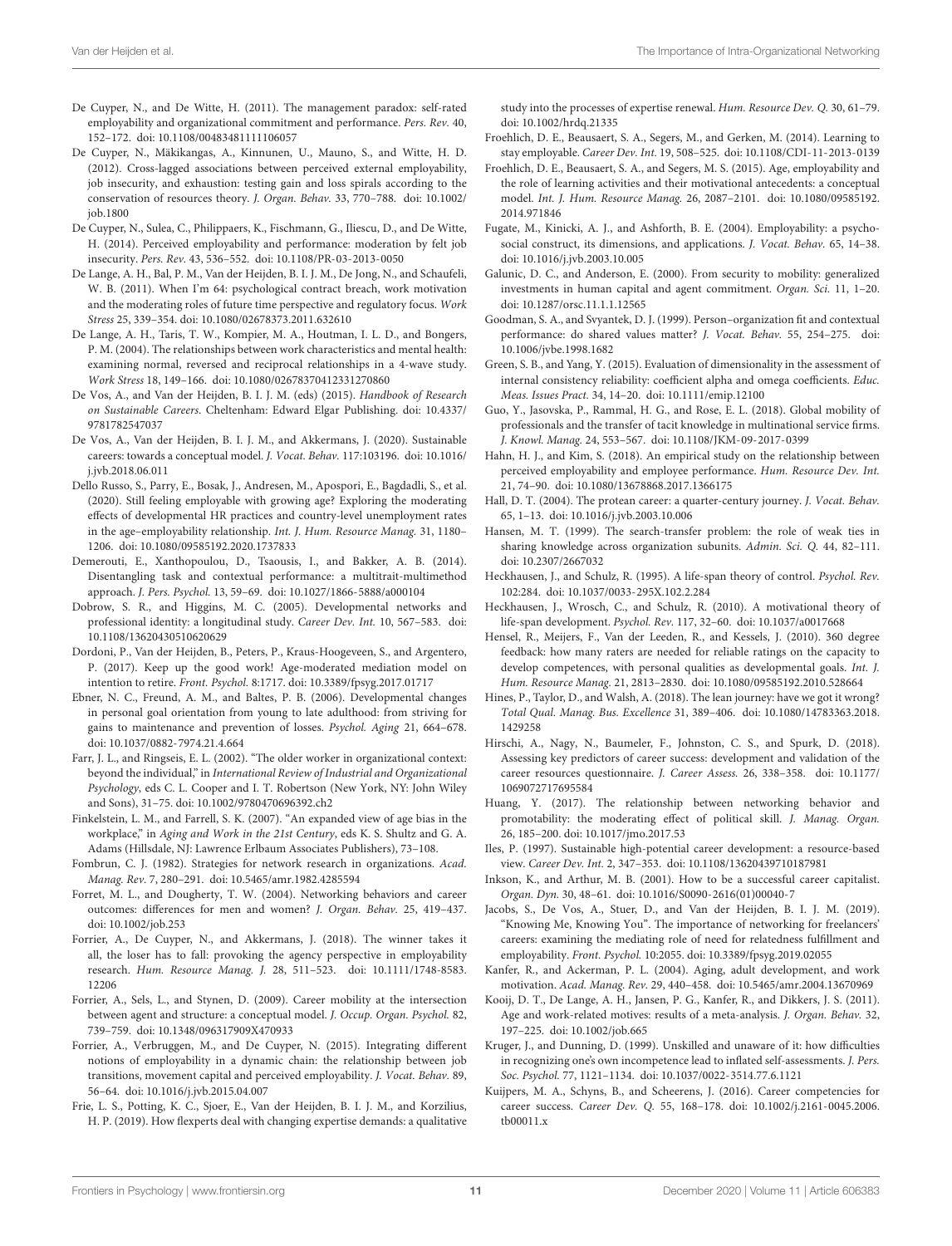- <span id="page-11-1"></span>Lazarova, M., and Taylor, S. (2009). Boundaryless careers, social capital, and knowledge management: implications for organizational performance. J. Organ. Behav. 30, 119–139. [doi: 10.1002/job.545](https://doi.org/10.1002/job.545)
- <span id="page-11-38"></span>Li, Y., Gong, Y., Burmeister, A., Wang, M., Alterman, V., Alonso, A., et al. (2020). Leveraging age diversity for organizational performance: an intellectual capital perspective. J. Appl. Psychol. [doi: 10.1037/apl0000497](https://doi.org/10.1037/apl0000497) [Epub ahead of print].
- <span id="page-11-17"></span>Lin, N. (1999). Social networks and status attainment. Annu. Rev. Sociol. 25, 467–487. [doi: 10.1146/annurev.soc.25.1.467](https://doi.org/10.1146/annurev.soc.25.1.467)
- <span id="page-11-7"></span>Lo Presti, A., Pluviano, S., and Briscoe, J. P. (2018). Are freelancers a breed apart? The role of protean and boundaryless career attitudes in employability and career success. Hum. Resource Manag. J. 28, 427–442. [doi: 10.1111/1748-8583.](https://doi.org/10.1111/1748-8583.12188) [12188](https://doi.org/10.1111/1748-8583.12188)
- <span id="page-11-30"></span>Martini, M., and Cavenago, D. (2017). The role of perceived workplace development opportunities in enhancing individual employability. Int. J. Train. Dev. 21, 18–34. [doi: 10.1111/ijtd.12091](https://doi.org/10.1111/ijtd.12091)
- <span id="page-11-26"></span>Maurer, T. J. (2001). Career-relevant learning and development, worker age, and beliefs about self-efficacy for development. J. Manag. 27, 123–140. [doi: 10.1177/](https://doi.org/10.1177/014920630102700201) [014920630102700201](https://doi.org/10.1177/014920630102700201)
- <span id="page-11-29"></span>Maurer, T. J., Weiss, E. M., and Barbeite, F. G. (2003). A model of involvement in work-related learning and development activity: the effects of individual, situational, motivational, and age variables. J. Appl. Psychol. 88, 707–724. [doi:](https://doi.org/10.1037/0021-9010.88.4.707) [10.1037/0021-9010.88.4.707](https://doi.org/10.1037/0021-9010.88.4.707)
- <span id="page-11-12"></span>McFadyen, M. A., and Cannella, A. A. Jr. (2004). Social capital and knowledge creation: diminishing returns of the number and strength of exchange relationships. Acad. Manag. J. 47, 735–746. [doi: 10.5465/20159615](https://doi.org/10.5465/20159615)
- <span id="page-11-18"></span>Miranda, M. G., and Borges, R. (2019). Technology-based business incubators an exploratory analysis of intra-organizational social networks. INMR Innov. Manag. Rev. 16, 36–54. [doi: 10.1108/INMR-04-2018-0017](https://doi.org/10.1108/INMR-04-2018-0017)
- <span id="page-11-15"></span>Nahapiet, J., and Ghoshal, S. (1998). Social capital, intellectual capital, and the organizational advantage. Acad. Manag. Rev. 23, 242–266. [doi: 10.5465/amr.](https://doi.org/10.5465/amr.1998.533225) [1998.533225](https://doi.org/10.5465/amr.1998.533225)
- <span id="page-11-3"></span>Nazar, G., and Van der Heijden, B. I. J. M. (2012). Career identity and its impact upon self-perceived employability among Chilean male middle-aged managers. Hum. Resource Dev. Int. 15, 141–156. [doi: 10.1080/13678868.2012.664692](https://doi.org/10.1080/13678868.2012.664692)
- <span id="page-11-34"></span>Ng, T. W., Eby, L. T., Sorensen, K. L., and Feldman, D. C. (2005). Predictors of objective and subjective career success: a meta-analysis. Pers. Psychol. 58, 367–408. [doi: 10.1111/j.1744-6570.2005.00515.x](https://doi.org/10.1111/j.1744-6570.2005.00515.x)
- <span id="page-11-19"></span>Paruchuri, S., and Awate, S. (2017). Organizational knowledge networks and local search: the role of intra-organizational inventor networks. Strat. Manag. J. 38, 657–675. [doi: 10.1002/smj.2516](https://doi.org/10.1002/smj.2516)
- <span id="page-11-11"></span>Pearce, J. L., and Randel, A. E. (2004). Expectations of organizational mobility, workplace social inclusion, and employee job performance. J. Organ. Behav. 25, 81–98. [doi: 10.1002/job.232](https://doi.org/10.1002/job.232)
- <span id="page-11-10"></span>Podsakoff, P. M., Ahearne, M., and MacKenzie, S. B. (1997). Organizational citizenship behavior and the quantity and quality of work group performance. J. Appl. Psychol. 82, 262–270. [doi: 10.1037/0021-9010.82.2.262](https://doi.org/10.1037/0021-9010.82.2.262)
- <span id="page-11-41"></span>Podsakoff, P. M., MacKenzie, S. B., Lee, J. Y., and Podsakoff, N. P. (2003). Common method biases in behavioral research: a critical review of the literature and recommended remedies. J. Appl. Psychol. 88, 879–903. [doi: 10.1037/0021-9010.](https://doi.org/10.1037/0021-9010.88.5.879) [88.5.879](https://doi.org/10.1037/0021-9010.88.5.879)
- <span id="page-11-37"></span>Quendler, E., and Lamb, M. (2016). Learning as a lifelong process-meeting the challenges of the changing employability landscape: competences, skills and knowledge for sustainable development. Int. J. Contin. Eng. Educ. Life Long Learn. 26, 273–293. [doi: 10.1504/IJCEELL.2016.078447](https://doi.org/10.1504/IJCEELL.2016.078447)
- <span id="page-11-32"></span>R Core Team (2018). R: A Language and Environment for Statistical Computing. Vienna: R Foundation for Statistical Computing.
- <span id="page-11-22"></span>Reiche, B. S. (2012). Knowledge benefits of social capital upon repatriation: a longitudinal study of international assignees. J. Manag. Stud. 49, 1052–1077. [doi: 10.1111/j.1467-6486.2012.01050.x](https://doi.org/10.1111/j.1467-6486.2012.01050.x)
- <span id="page-11-31"></span>Revelle, W. (2018). Psych: Procedures for Personality and Psychological Research. Evanston, IL: Northwestern University.
- <span id="page-11-28"></span>Rhodes, S. R. (1983). Age-related differences in work attitudes and behavior: a review and conceptual analysis. Psychol. Bull. 93, 328–367. [doi: 10.1037/0033-](https://doi.org/10.1037/0033-2909.93.2.328) [2909.93.2.328](https://doi.org/10.1037/0033-2909.93.2.328)
- <span id="page-11-5"></span>Rodrigues, R., Butler, C. L., and Guest, D. (2019). Antecedents of protean and boundaryless career orientations: the role of core self-evaluations, perceived employability and social capital. J. Vocat. Behav. 110, 1-11. [doi: 10.1016/j.jvb.](https://doi.org/10.1016/j.jvb.2018.11.003) [2018.11.003](https://doi.org/10.1016/j.jvb.2018.11.003)
- <span id="page-11-8"></span>Rodriguez, D., Patel, R., Bright, A., Gregory, D., and Gowing, M. K. (2002). Developing competency models to promote integrated human resource practices. Hum. Resource Manag. 41, 309–324. [doi: 10.1002/hrm.10043](https://doi.org/10.1002/hrm.10043)
- <span id="page-11-35"></span>Rosseel, Y. (2012). Lavaan: an r package for structural equation modeling. J. Stat. Software 48, 1–36. [doi: 10.18637/jss.v048.i02](https://doi.org/10.18637/jss.v048.i02)
- <span id="page-11-16"></span>Saint-Charles, J., and Mongeau, P. (2009). Different relationships for coping with ambiguity and uncertainty in organizations. Soc. Netw. 31, 33–39. [doi: 10.1016/](https://doi.org/10.1016/j.socnet.2008.09.001) [j.socnet.2008.09.001](https://doi.org/10.1016/j.socnet.2008.09.001)
- <span id="page-11-36"></span>Savickas, M. L. (2005). The theory and practice of career construction. Career Dev. Counsel. 1, 42–70.
- <span id="page-11-9"></span>Seibert, S. E., Crant, J. M., and Kraimer, M. L. (1999). Proactive personality and career success. J. Appl. Psychol. 84, 416–427. [doi: 10.1037/0021-9010.84.3.416](https://doi.org/10.1037/0021-9010.84.3.416)
- <span id="page-11-4"></span>Seibert, S. E., Kraimer, M. L., and Liden, R. C. (2001). A social capital theory of career success. Acad. Manag. J. 44, 219–237. [doi: 10.5465/3069452](https://doi.org/10.5465/3069452)
- <span id="page-11-14"></span>Smith, V. (2010). Enhancing employability: human, cultural, and social capital in an era of turbulent unpredictability. Hum. Relat. 63, 279–300. [doi: 10.1177/](https://doi.org/10.1177/0018726709353639) [0018726709353639](https://doi.org/10.1177/0018726709353639)
- <span id="page-11-40"></span>Spector, P. E. (2019). Do not cross me: optimizing the use of cross-sectional designs. J. Bus. Psychol. 34, 125–137. [doi: 10.1007/s10869-018-09613-8](https://doi.org/10.1007/s10869-018-09613-8)
- <span id="page-11-43"></span>Spurk, D., and Abele, A. E. (2014). Synchronous and time-lagged effects between occupational self-efficacy and objective and subjective career success: findings from a four-wave and 9-year longitudinal study. J. Vocat. Behav. 84, 119–132. [doi: 10.1016/j.jvb.2013.12.002](https://doi.org/10.1016/j.jvb.2013.12.002)
- <span id="page-11-13"></span>Spurk, D., Hirschi, A., and Dries, N. (2019). Antecedents and outcomes of objective versus subjective career success: competing perspectives and future directions. J. Manag. 45, 35–69. [doi: 10.1177/0149206318786563](https://doi.org/10.1177/0149206318786563)
- <span id="page-11-20"></span>Spurk, D., Kauffeld, S., Barthauer, L., and Heinemann, N. S. (2015). Fostering networking behavior, career planning and optimism, and subjective career success: an intervention study. J. Vocat. Behav. 87, 134–144. [doi: 10.1016/j.jvb.](https://doi.org/10.1016/j.jvb.2014.12.007) [2014.12.007](https://doi.org/10.1016/j.jvb.2014.12.007)
- <span id="page-11-39"></span>Sterns, H. L., and Doverspike, D. (1989). "Aging and the retraining and learning process in organizations," in Training and Development in Working Organizations, eds I. Goldstein and R. Katzel (San Francisco, CA: Jossey-Bass).
- <span id="page-11-0"></span>Sullivan, S. E., and Arthur, M. B. (2006). The evolution of the boundaryless career concept: examining physical and psychological mobility. J. Vocat. Behav. 69, 19–29. [doi: 10.1016/j.jvb.2005.09.001](https://doi.org/10.1016/j.jvb.2005.09.001)
- <span id="page-11-2"></span>Sullivan, S. E., Carden, W. A., and Martin, D. F. (1998). Careers in the next millennium: directions for future research. Hum. Resource Manag. Rev. 8, 165–185. [doi: 10.1016/S1053-4822\(98\)80003-X](https://doi.org/10.1016/S1053-4822(98)80003-X)
- <span id="page-11-44"></span>Sullivan, S. E., and Crocitto, M. (2007). "The developmental theories: a critical examination of their continuing impact on careers research," in Handbook of Career Studies, eds H. Gunz and M. Peiperl (Thousand Oaks, CA: Sage), 283–309. [doi: 10.4135/9781412976107.n15](https://doi.org/10.4135/9781412976107.n15)
- <span id="page-11-42"></span>Taris, T. W., and Kompier, M. (2003). Challenges in longitudinal designs in occupational health psychology. Scand. J. Work Environ. Health 29, 1–4. [doi:](https://doi.org/10.5271/sjweh.697) [10.5271/sjweh.697](https://doi.org/10.5271/sjweh.697)
- <span id="page-11-33"></span>Taylor, P., and Walker, A. (1998). Employers and older workers: attitudes and employment practices. Age. Soc. 18, 641–658. [doi: 10.1017/S0144686X98007119](https://doi.org/10.1017/S0144686X98007119)
- <span id="page-11-6"></span>Thijssen, J. G. L., Van der Heijden, B. I. J. M., and Rocco, T. S. (2008). Toward the employability-link model: current employment transition to future employment perspectives. Hum. Resource Dev. Rev. 7, 165–183. [doi: 10.1177/](https://doi.org/10.1177/1534484308314955) [1534484308314955](https://doi.org/10.1177/1534484308314955)
- <span id="page-11-21"></span>Thompson, J. A. (2005). Proactive personality and job performance: a social capital perspective. J. Appl. Psychol. 90, 1011–1017. [doi: 10.1037/0021-9010.90.](https://doi.org/10.1037/0021-9010.90.5.1011) [5.1011](https://doi.org/10.1037/0021-9010.90.5.1011)
- <span id="page-11-23"></span>Tisch, A. (2015). The employability of older job-seekers: evidence from Germany. J. Econ. Ageing 6, 102–112. [doi: 10.1016/j.jeoa.2014.07.001](https://doi.org/10.1016/j.jeoa.2014.07.001)
- <span id="page-11-24"></span>Truxillo, D. M., Cadiz, D. A., and Rineer, J. R. (2012a). "Designing jobs for an aging workforce: an opportunity for occupational health," in Contemporary Occupational Health Psychology: Global Perspectives on Research and Practice, Vol. 2, eds J. Houdmont, S. Leka, and R. R. Sinclair (Oxford: Oxford University Press), 109–125. [doi: 10.1002/9781119942849.ch7](https://doi.org/10.1002/9781119942849.ch7)
- <span id="page-11-25"></span>Truxillo, D. M., Cadiz, D. M., Rineer, J. R., Zaniboni, S., and Fraccaroli, F. (2012b). A lifespan perspective on job design: fitting the worker to the job to promote job satisfaction, engagement, and performance. Organ. Psychol. Rev. 2, 340–360. [doi: 10.1177/2041386612454043](https://doi.org/10.1177/2041386612454043)
- <span id="page-11-27"></span>Truxillo, D. M., Cadiz, D. M., and Hammer, L. B. (2015). Supporting the aging workforce: a review and recommendations for workplace intervention research.